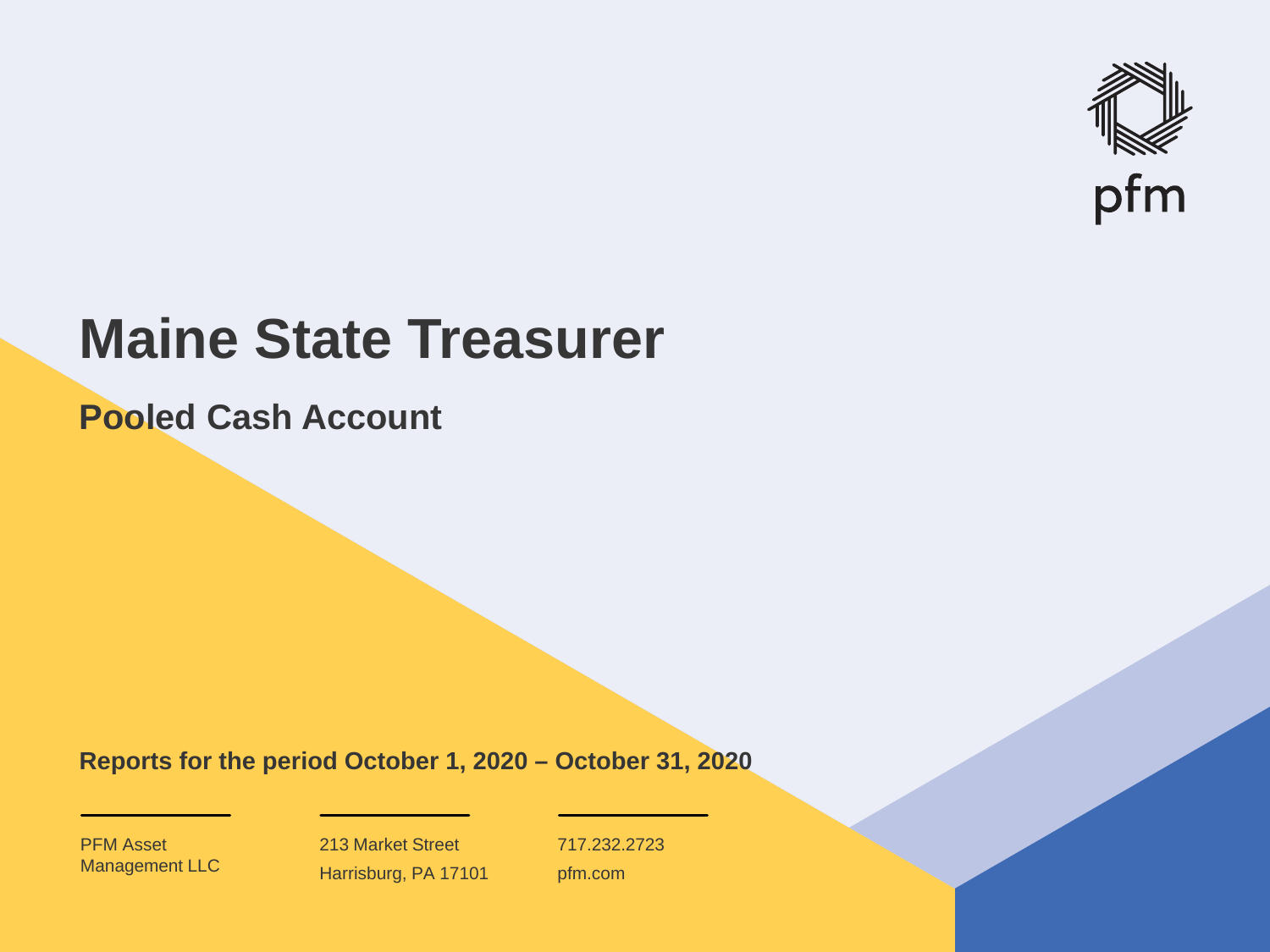#### Maine State Treasurer Activity and Performance Summary For the Month Ending October 31, 2020

# **Amortized Cost Basis Activity Summary**

| <b>Beginning Amortized Cost Value</b>   |               | 2,915,004,710.35 | <b>Interest Earned</b>      |            |  |  |  |
|-----------------------------------------|---------------|------------------|-----------------------------|------------|--|--|--|
| Additions                               |               |                  |                             |            |  |  |  |
| Contributions                           | 21,963,759.93 |                  | <b>Current Holdings</b>     |            |  |  |  |
| <b>Interest Received</b>                | 3,293,974.12  |                  | Cash and Equivalents        | 56,869.02  |  |  |  |
| <b>Accrued Interest Sold</b>            | 0.00          |                  | Repurchase Agreement        | 0.00       |  |  |  |
| Gain on Sales                           | 0.00          |                  | Certificates of Deposit     | 355,208.33 |  |  |  |
| <b>Total Additions</b>                  |               | 25, 257, 734.05  | <b>Commercial Paper</b>     | 0.00       |  |  |  |
| Deductions                              |               |                  | U.S. Treasuries             | 821,335.38 |  |  |  |
| Withdrawals                             | 0.00          |                  | <b>Federal Agency</b>       | 452,433.34 |  |  |  |
| <b>Accrued Interest Purchased</b>       | 14,785.30     |                  | Corporate                   | 51,674.38  |  |  |  |
| Loss on Sales                           | 0.00          |                  |                             |            |  |  |  |
|                                         |               |                  | <b>Sales and Maturities</b> |            |  |  |  |
| <b>Total Deductions</b>                 |               | (14, 785.30)     | Repurchase Agreement        | 0.00       |  |  |  |
| Accretion (Amortization) for the Period |               | (117,750.30)     | <b>Commercial Paper</b>     | 0.00       |  |  |  |
| <b>Ending Amortized Cost Value</b>      |               | 2,940,129,908.80 | Certificates of Deposit     | 19,876.79  |  |  |  |
| <b>Ending Fair Value</b>                |               | 2,957,488,571.52 | U.S. Treasuries             | 0.00       |  |  |  |
| Unrealized Gain (Loss)                  |               | 17,358,662.72    | <b>Federal Agency</b>       | 90,512.92  |  |  |  |
|                                         |               |                  |                             |            |  |  |  |

| Annualized Comnarative Rates of Return. |  |  |
|-----------------------------------------|--|--|

|                | <b>Twelve</b>         | Six                   |                      |
|----------------|-----------------------|-----------------------|----------------------|
|                | <b>Month Trailing</b> | <b>Month Trailing</b> | <b>For the Month</b> |
| Fed Funds      | 0.80%                 | 0.25%                 | 0.25%                |
| Overnight Repo | 0.68%                 | 0.14%                 | 0.12%                |
| 3 Month T-Bill | 0.61%                 | 0.11%                 | 0.09%                |
| 6 Month T-Bill | 0.62%                 | 0.13%                 | 0.11%                |
| 1 Year T-Note  | 0.68%                 | 0.16%                 | 0.14%                |
| 2 Year T-Note  | 0.64%                 | 0.15%                 | 0.15%                |
| 5 Year T-Note  | 0.76%                 | 0.31%                 | 0.33%                |
|                |                       |                       |                      |
|                |                       |                       |                      |

|                                         | <b>Amortized Cost Basis Activity Summary</b> |                  |                                | <b>Detail of Amortized Cost Basis Return</b> |                                    |                            |                     |  |  |
|-----------------------------------------|----------------------------------------------|------------------|--------------------------------|----------------------------------------------|------------------------------------|----------------------------|---------------------|--|--|
| <b>Beginning Amortized Cost Value</b>   |                                              | 2,915,004,710.35 |                                | <b>Interest Earned</b>                       | <b>Accretion</b><br>(Amortization) | <b>Realized Gain(Loss)</b> | <b>Total Income</b> |  |  |
| Additions                               |                                              |                  |                                |                                              |                                    |                            |                     |  |  |
| Contributions                           | 21,963,759.93                                |                  | <b>Current Holdings</b>        |                                              |                                    |                            |                     |  |  |
| <b>Interest Received</b>                | 3,293,974.12                                 |                  | Cash and Equivalents           | 56,869.02                                    | 0.00                               | 0.00                       | 56,869.02           |  |  |
| <b>Accrued Interest Sold</b>            | 0.00                                         |                  | Repurchase Agreement           | 0.00                                         | 0.00                               | 0.00                       | 0.00                |  |  |
| Gain on Sales                           | 0.00                                         |                  | <b>Certificates of Deposit</b> | 355,208.33                                   | 0.00                               | 0.00                       | 355,208.33          |  |  |
| <b>Total Additions</b>                  |                                              | 25, 257, 734.05  | <b>Commercial Paper</b>        | 0.00                                         | 0.00                               | 0.00                       | 0.00                |  |  |
| Deductions                              |                                              |                  | U.S. Treasuries                | 821,335.38                                   | (115, 470.78)                      | 0.00                       | 705,864.60          |  |  |
| Withdrawals                             | 0.00                                         |                  | <b>Federal Agency</b>          | 452,433.34                                   | (222.72)                           | 0.00                       | 452,210.62          |  |  |
| <b>Accrued Interest Purchased</b>       | 14,785.30                                    |                  | Corporate                      | 51,674.38                                    | (911.11)                           | 0.00                       | 50,763.27           |  |  |
| Loss on Sales                           | 0.00                                         |                  |                                |                                              |                                    |                            |                     |  |  |
|                                         |                                              |                  | <b>Sales and Maturities</b>    |                                              |                                    |                            |                     |  |  |
| <b>Total Deductions</b>                 |                                              | (14, 785.30)     | Repurchase Agreement           | 0.00                                         | 0.00                               | 0.00                       | 0.00                |  |  |
| Accretion (Amortization) for the Period |                                              | (117,750.30)     | <b>Commercial Paper</b>        | 0.00                                         | 0.00                               | 0.00                       | 0.00                |  |  |
| <b>Ending Amortized Cost Value</b>      |                                              | 2,940,129,908.80 | <b>Certificates of Deposit</b> | 19,876.79                                    | 0.00                               | 0.00                       | 19,876.79           |  |  |
| <b>Ending Fair Value</b>                |                                              | 2,957,488,571.52 | U.S. Treasuries                | 0.00                                         | 0.00                               | 0.00                       | 0.00                |  |  |
| Unrealized Gain (Loss)                  |                                              | 17,358,662.72    | <b>Federal Agency</b>          | 90,512.92                                    | (1, 145.69)                        | 0.00                       | 89,367.23           |  |  |
|                                         |                                              |                  | Corporate                      | 0.00                                         | 0.00                               | 0.00                       | 0.00                |  |  |
|                                         |                                              |                  | <b>Total</b>                   | 1,847,910.16                                 | (117,750.30)                       | 0.00                       | 1,730,159.86        |  |  |

# Summary of Amortized Cost Basis Return for the Period

|                  | <b>Twelve</b>         | <b>Six</b>            |               |                                             | <b>Total Portfolio</b> |
|------------------|-----------------------|-----------------------|---------------|---------------------------------------------|------------------------|
|                  | <b>Month Trailing</b> | <b>Month Trailing</b> | For the Month | Interest Earned                             | 1.847.910.16           |
| <b>Fed Funds</b> | 0.80%                 | 0.25%                 | 0.25%         | Accretion (Amortization)                    | (117,750.30)           |
| Overnight Repo   | 0.68%                 | 0.14%                 | 0.12%         | Realized Gain (Loss) on Sales               | 0.00                   |
| 3 Month T-Bill   | 0.61%                 | 0.11%                 | 0.09%         | Total Income on Portfolio                   | 1,730,159.86           |
| 6 Month T-Bill   | 0.62%                 | 0.13%                 | 0.11%         | Average Daily Historical Cost               | 2,944,074,705.71       |
| 1 Year T-Note    | 0.68%                 | 0.16%                 | 0.14%         | <b>Annualized Return</b>                    | 0.69%                  |
| 2 Year T-Note    | 0.64%                 | 0.15%                 | 0.15%         | Annualized Return Fiscal Year to Date       | 0.74%                  |
| 5 Year T-Note    | 0.76%                 | 0.31%                 | 0.33%         | <b>Investment Advisory Fees</b>             | 14,583.34              |
|                  |                       |                       |               | Annualized Return (net of fees)             | 0.69%                  |
|                  |                       |                       |               | Weighted Average Effective Duration in Days | 231                    |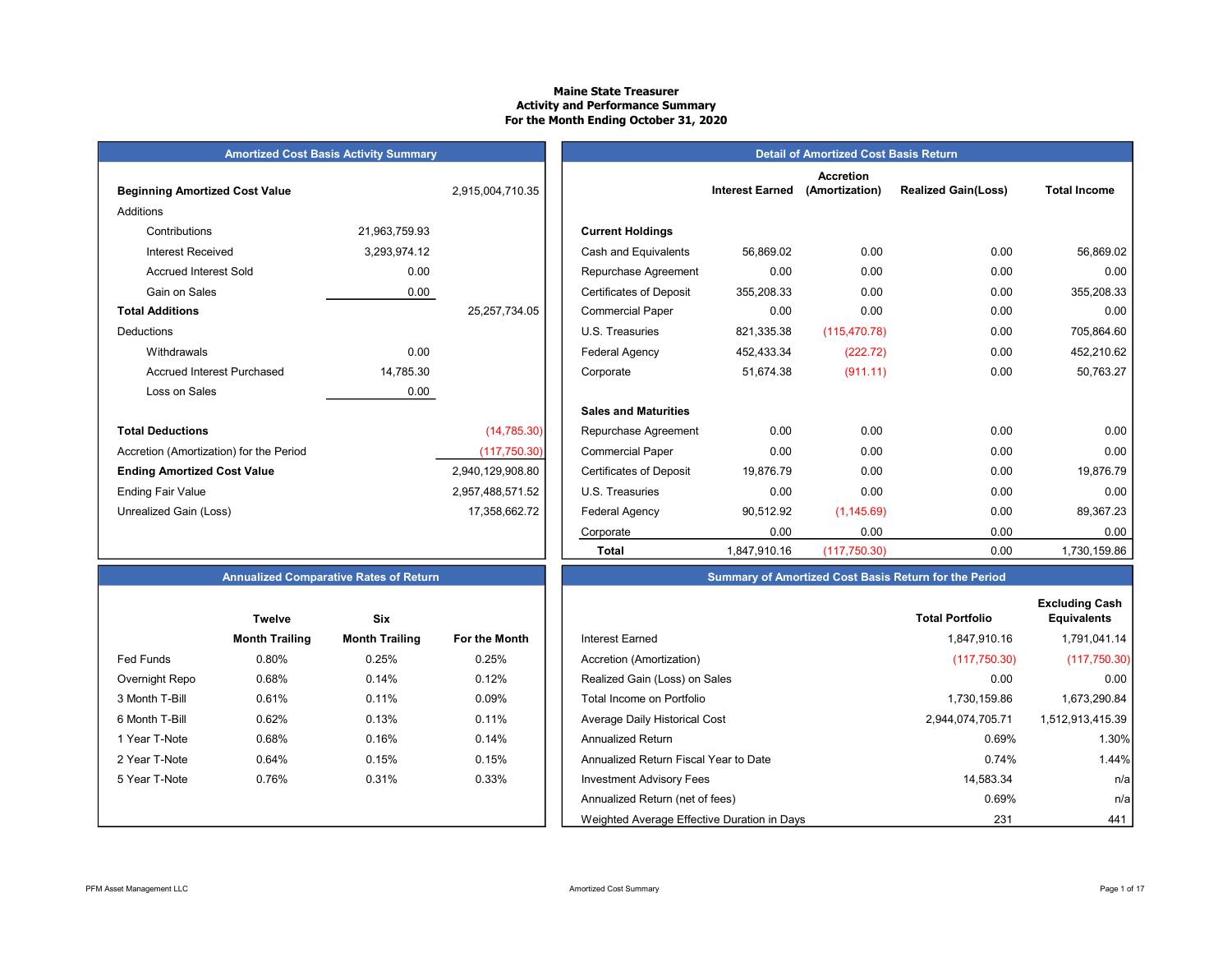#### Maine State Treasurer Activity and Performance Summary For the Month Ending October 31, 2020

# Beginning Fair Value 2,933,911,771.60 Additions Contributions 21,963,759.93 Accrued Interest Purchased 14,785.30 Total Deductions (14,785.30) Change in Fair Value for the Period (1,666,148.83)

Fair Value Basis Activity Summary

| <b>Beginning Fair Value</b>         |               | 2,933,911,771.60 |                                |              | Interest Earned Change in Fair Value | <b>Total Income</b> |
|-------------------------------------|---------------|------------------|--------------------------------|--------------|--------------------------------------|---------------------|
| <b>Additions</b>                    |               |                  |                                |              |                                      |                     |
| Contributions                       | 21,963,759.93 |                  | <b>Current Holdings</b>        |              |                                      |                     |
| <b>Interest Received</b>            | 3,293,974.12  |                  | Cash and Equivalents           | 56,869.02    | 0.00                                 | 56,869.02           |
| <b>Accrued Interest Sold</b>        | 0.00          |                  | Repurchase Agreement           | 0.00         | 0.00                                 | 0.00                |
| <b>Total Additions</b>              |               | 25, 257, 734.05  | <b>Certificates of Deposit</b> | 355,208.33   | 0.00                                 | 355,208.33          |
|                                     |               |                  | <b>Commercial Paper</b>        | 0.00         | 0.00                                 | 0.00                |
| Deductions                          |               |                  | U.S. Treasuries                | 821,335.38   | (903, 400.50)                        | (82,065.12)         |
| Withdrawals                         | 0.00          |                  | <b>Federal Agency</b>          | 452,433.34   | (591, 961.35)                        | (139, 528.01)       |
| <b>Accrued Interest Purchased</b>   | 14,785.30     |                  | Corporate                      | 51,674.38    | (86, 672.18)                         | (34,997.80)         |
| <b>Total Deductions</b>             |               | (14, 785.30)     | <b>Sales and Maturities</b>    |              |                                      |                     |
|                                     |               |                  | Repurchase Agreements          | 0.00         | 0.00                                 | 0.00                |
| Change in Fair Value for the Period |               | (1,666,148.83)   | <b>Commercial Paper</b>        | 0.00         | 0.00                                 | 0.00                |
| <b>Ending Fair Value</b>            |               | 2,957,488,571.52 | <b>Certificates of Deposit</b> | 19,876.79    | 0.00                                 | 19,876.79           |
|                                     |               |                  | U.S. Treasuries                | 0.00         | 0.00                                 | 0.00                |
|                                     |               |                  | <b>Federal Agency</b>          | 90,512.92    | (84, 114.80)                         | 6,398.12            |
|                                     |               |                  | Corporate                      | 0.00         | 0.00                                 | 0.00                |
|                                     |               |                  | <b>Total</b>                   | 1,847,910.16 | (1,666,148.83)                       | 181,761.33          |

Detail of Fair Value Basis Return

#### Summary of Fair Value Basis Return for the Period

|                  | <b>Twelve</b>         | Six                   |               |                                             | <b>Total Portfolio</b> | <b>Excluding Cash</b><br><b>Equivalents</b> |
|------------------|-----------------------|-----------------------|---------------|---------------------------------------------|------------------------|---------------------------------------------|
|                  | <b>Month Trailing</b> | <b>Month Trailing</b> | For the Month | <b>Interest Earned</b>                      | 1,847,910.16           | 1,791,041.14                                |
| <b>Fed Funds</b> | 0.80%                 | 0.25%                 | 0.25%         | Change in Fair Value                        | (1,666,148.83)         | (1,666,148.83)                              |
| Overnight Repo   | 0.68%                 | 0.14%                 | 0.12%         | Total Income on Portfolio                   | 181.761.33             | 124.892.31                                  |
| 3 Month T-Bill   | 0.92%                 | 0.13%                 | 0.12%         | Average Daily Historical Cost               | 2.944.074.705.71       | 1,512,913,415.39                            |
| 6 Month T-Bill   | 1.30%                 | 0.15%                 | 0.16%         | <b>Annualized Return</b>                    | 0.07%                  | 0.10%                                       |
| 1 Year T-Note    | 2.02%                 | 0.20%                 | 0.04%         | Annualized Return Fiscal Year to Date       | 0.35%                  | 0.66%                                       |
| 2 Year T-Note    | 3.09%                 | 0.15%                 | $-0.56%$      | Weighted Average Effective Duration in Days | 231                    | 441                                         |
| 5 Year T-Note    | 6.42%                 | 0.15%                 | -5.50%        |                                             |                        |                                             |

### Annualized Comparative Rates of Return

|                | <b>Twelve</b>         | Six                   |                      |
|----------------|-----------------------|-----------------------|----------------------|
|                | <b>Month Trailing</b> | <b>Month Trailing</b> | <b>For the Month</b> |
| Fed Funds      | 0.80%                 | 0.25%                 | 0.25%                |
| Overnight Repo | 0.68%                 | 0.14%                 | 0.12%                |
| 3 Month T-Bill | 0.92%                 | 0.13%                 | 0.12%                |
| 6 Month T-Bill | 1.30%                 | 0.15%                 | 0.16%                |
| 1 Year T-Note  | 2.02%                 | 0.20%                 | 0.04%                |
| 2 Year T-Note  | 3.09%                 | 0.15%                 | $-0.56%$             |
| 5 Year T-Note  | 6.42%                 | 0.15%                 | $-5.50%$             |
|                |                       |                       |                      |
|                |                       |                       |                      |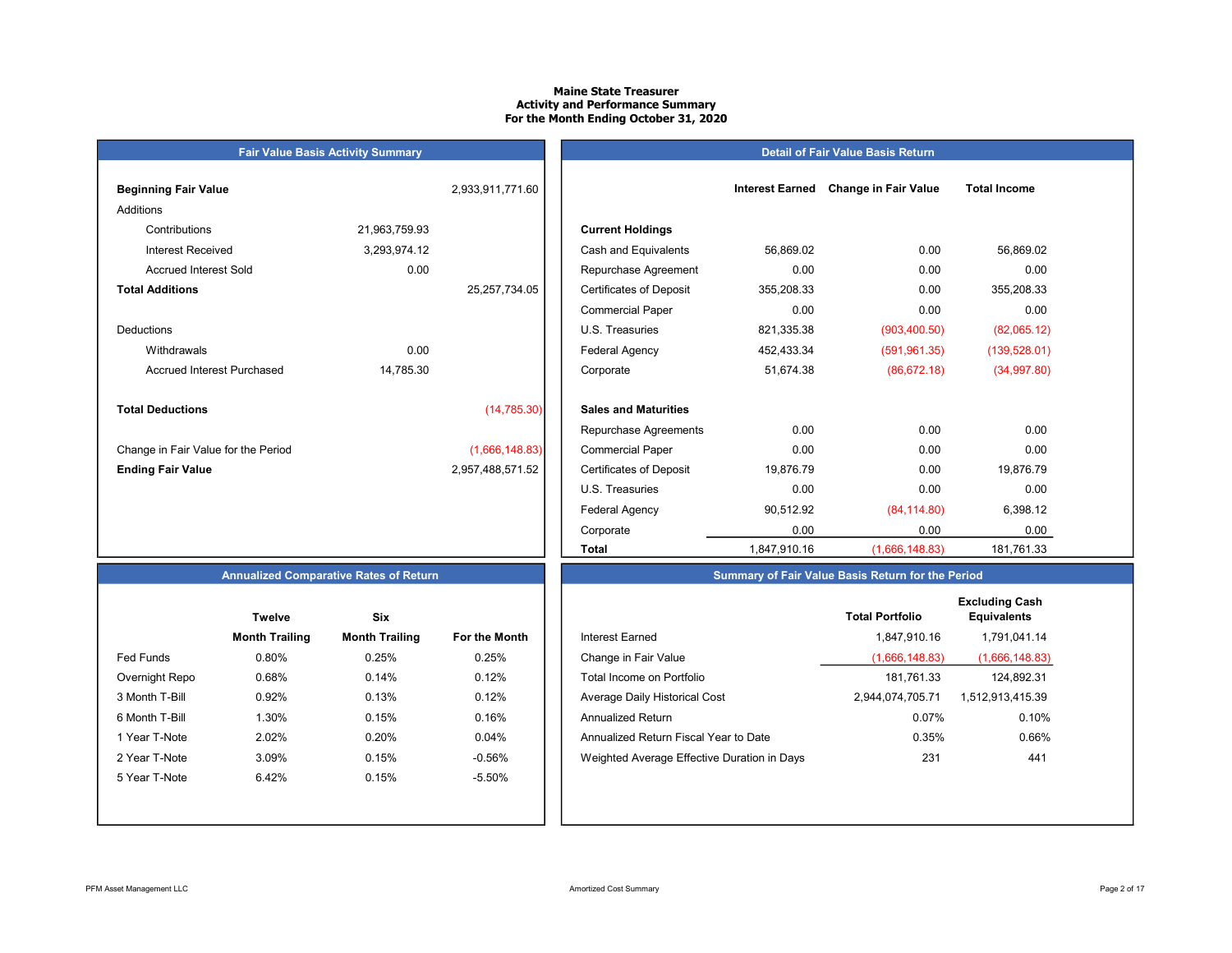#### Maine State Treasurer Investments - By Security Type As of October 31, 2020

|                                | Original         | <b>Amortized</b> | Fair             | Accrued      | <b>Unrealized</b> | Weighted<br>Average<br><b>Final Maturity</b> | Weighted<br>Average<br><b>Effective</b><br><b>Duration</b> | Asset      | Weighted<br>Average |
|--------------------------------|------------------|------------------|------------------|--------------|-------------------|----------------------------------------------|------------------------------------------------------------|------------|---------------------|
| <b>Security Type</b>           | Cost             | Cost             | Value            | Interest     | Gain (Loss)       | (Days)                                       | (Years)                                                    | Allocation | Yield               |
| Cash and Cash Equivalents      | 1,407,000,000.00 | 1,407,000,000.00 | 1.407.000.000.00 | 56,865.84    | 0.00              |                                              | 0.00                                                       | 47.6%      | 0.05%               |
| Repurchase Agreements          | 0.00             | 0.00             | 0.00             | 0.00         | 0.00              |                                              |                                                            | 0.0%       |                     |
| <b>Commercial Paper</b>        | 0.00             | 0.00             | 0.00             | 0.00         | 0.00              |                                              |                                                            | $0.0\%$    |                     |
| <b>Certificates of Deposit</b> | 195,000,000.00   | 195,000,000.00   | 195,000,000.00   | 5,108,916.66 | 0.00              | 215                                          | 0.60                                                       | 6.6%       | 2.12%               |
| U.S. Treasuries                | 604.298.416.68   | 602.834.681.99   | 614.069.778.00   | 2,099,831.16 | 11,235,096.01     | 473                                          | 1.28                                                       | 20.8%      | 1.39%               |
| U.S. Instrumentality           | 708.449.536.25   | 708.400.441.59   | 713,893,927.15   | 1,053,468.12 | 5,493,485.56      | 840                                          | 1.31                                                       | 24.1%      | 0.81%               |
| Corporate                      | 26,837,592.85    | 26,894,785.22    | 27,524,866.37    | 117,903.80   | 630,081.15        | 479                                          | 1.27                                                       | 0.9%       | 2.28%               |
| Total                          | 2,941,585,545.78 | 2,940,129,908.80 | 2,957,488,571.52 | 8,436,985.58 | 17,358,662.72     | 320                                          | 0.63                                                       | 100.0%     | 0.67%               |

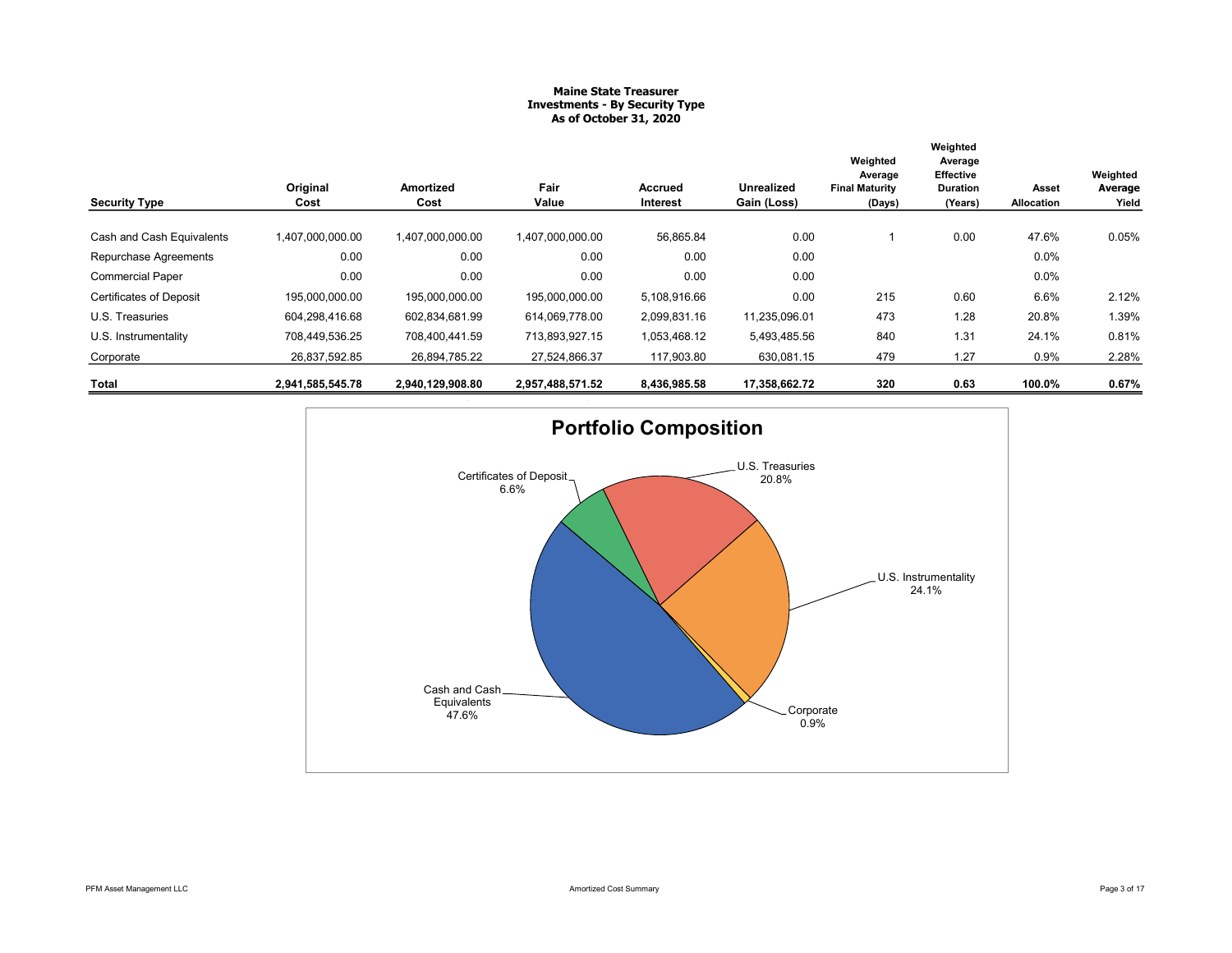#### Maine State Treasurer Investments - By Maturity As of October 31, 2020

|                 | <b>Maturity Distribution</b> | <b>Original Cost</b><br>October 31, 2020 | Percentage   | <b>Original Cost</b><br>September 30, 2020 |
|-----------------|------------------------------|------------------------------------------|--------------|--------------------------------------------|
|                 |                              |                                          |              |                                            |
|                 | Overnight                    | 1,407,000,000.00                         | 47.8%        | 1,402,000,000.00                           |
|                 | Under 90 Days                | 149,934,666.66                           | 5.1%         | 164,957,466.66                             |
|                 | 90 to 180 Days               | 80,265,625.00                            | 2.7%         | 75,265,625.00                              |
|                 | 180 Days to 1 Year           | 115,300,170.32                           | 3.9%         | 160, 197, 070. 32                          |
|                 | 1 to 2 Years                 | 745,720,494.42                           | 25.4%        | 649,479,422.54                             |
|                 | 2 to 3 Years                 | 443,364,589.38                           | 15.1%        | 464,465,812.51                             |
|                 | Over 3 Years                 | $\sim$                                   | 0.0%         | $\sim$                                     |
|                 | Totals \$                    | 2,941,585,545.78                         | 100.0%       | \$<br>2,916,365,397.03                     |
| \$1,600,000,000 |                              |                                          |              | ■ October 31, 2020                         |
| \$1,400,000,000 |                              |                                          |              | September 30, 2020                         |
| \$1,200,000,000 |                              |                                          |              |                                            |
| \$1,000,000,000 |                              |                                          |              |                                            |
| \$800,000,000   |                              |                                          |              |                                            |
| \$600,000,000   |                              |                                          |              |                                            |
| \$400,000,000   |                              |                                          |              |                                            |
| \$200,000,000   |                              |                                          |              |                                            |
| \$-             | Overnight<br>Under 90 Days   | 90 to 180 Days<br>180 Days to 1 Year     | 1 to 2 Years | Over 3 Years<br>2 to 3 Years               |
|                 |                              |                                          |              |                                            |
|                 |                              |                                          |              |                                            |
|                 |                              |                                          |              |                                            |
|                 |                              |                                          |              |                                            |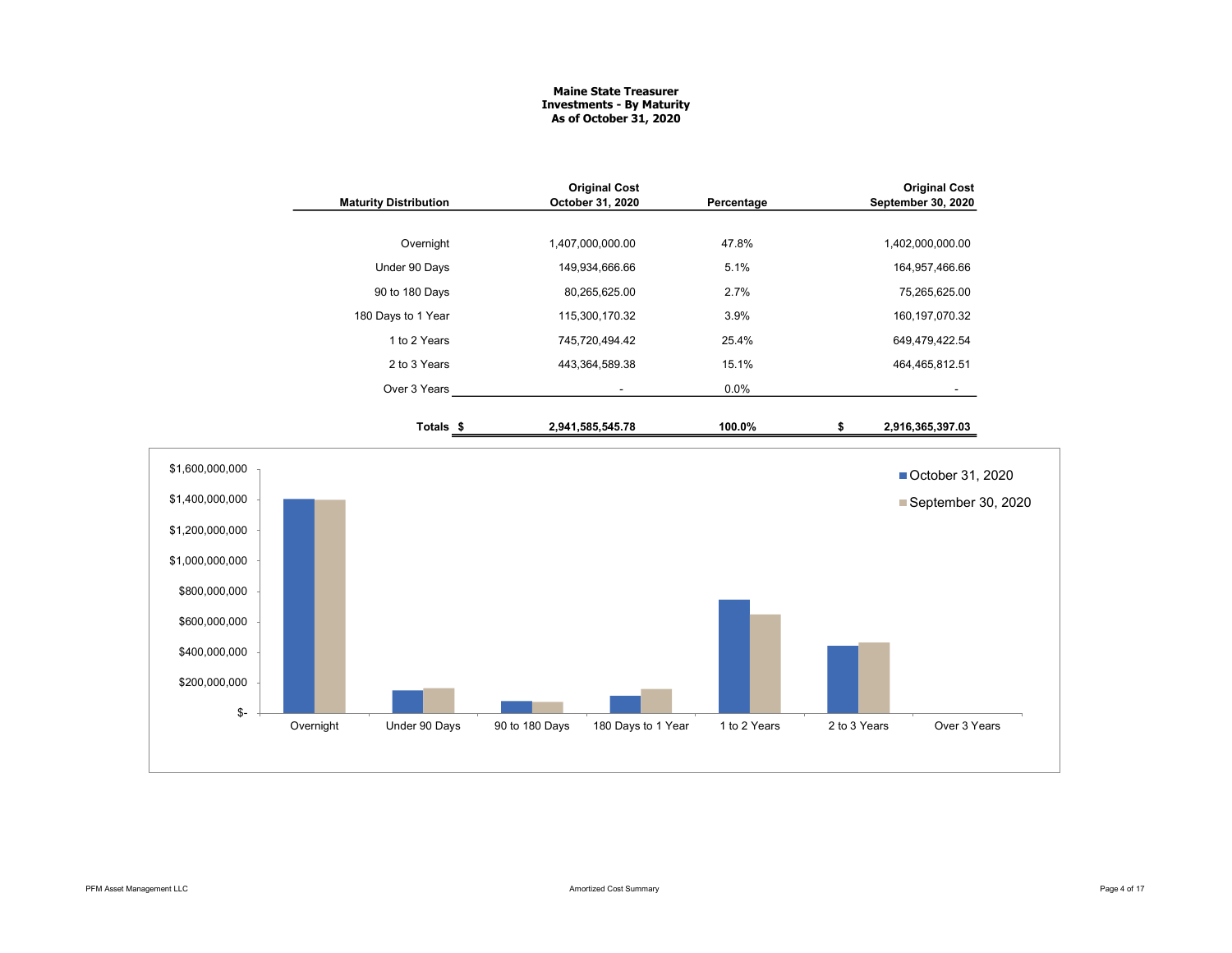| <b>DESCRIPTION</b>                     | <b>PURCHASE</b><br><b>DATE</b> | <b>RATE</b> | <b>MATURITY</b><br>COUPON DATE / CALL<br><b>DATE</b> |                  | <b>ORIGINAL</b><br><b>COST/ACCRUED</b><br>PAR VALUE INTEREST PURCHASE | AMORTIZED COST/<br>(AMORTIZATION) | ACCRETION FAIR VALUE/CHANGE UNREALIZED GAIN<br>IN FAIR VALUE | (LOSS) | AI PURCHASED | <b>INTEREST</b><br><b>RECEIVED</b> | <b>INTEREST</b><br><b>EARNED</b> | <b>TOTAL</b><br><b>ACCRUED</b> | INTEREST ALLOCATION | YIELD |
|----------------------------------------|--------------------------------|-------------|------------------------------------------------------|------------------|-----------------------------------------------------------------------|-----------------------------------|--------------------------------------------------------------|--------|--------------|------------------------------------|----------------------------------|--------------------------------|---------------------|-------|
| <b>CASH AND EQUIVALENTS</b>            |                                |             |                                                      |                  |                                                                       |                                   |                                                              |        |              |                                    |                                  |                                |                     |       |
| <b>BAR HARBOR BANK &amp; TRUST</b>     | 10/31/20                       | 0.100V      |                                                      | 49,000,000.00    | 49,000,000.00<br>0.00                                                 | 49.000.000.00<br>0.00             | 49.000.000.00<br>0.00                                        | 0.00   | 0.00         | 3,825.14                           | 4,150.27                         | 4,150.27                       | 1.66%               | 0.100 |
| <b>CITIZENS BANK</b>                   | 10/31/20                       | 0.070V      |                                                      | 100,000,000.00   | 100,000,000.00<br>0.00                                                | 100,000,000.00<br>0.00            | 100,000,000.00<br>0.00                                       | 0.00   | 0.00         | 6,884.97                           | 6,065.40                         | 6,065.40                       | 3.38%               | 0.070 |
| <b>BANGOR SAVINGS BANK NOW</b>         | 10/31/20                       | 0.050V      |                                                      | 40,000,000.00    | 40,000,000.00<br>0.00                                                 | 40,000,000.00<br>0.00             | 40,000,000.00<br>0.00                                        | 0.00   | 0.00         | 1,639.35                           | 1,748.63                         | 1,748.63                       | 1.35%               | 0.050 |
| <b>TD BANK</b>                         | 10/31/20                       | 0.070 V     |                                                      | 250,000,000.00   | 250,000,000.00<br>0.00                                                | 250,000,000.00<br>0.00            | 250,000,000.00<br>0.00                                       | 0.00   | 0.00         | 19,262.30                          | 14,890.71                        | 14,890.71                      | 8.45%               | 0.070 |
| ANDROSCOGGIN BANK                      | 10/31/20                       | 0.030V      |                                                      | 25.000.000.00    | 25.000.000.00<br>0.00                                                 | 25.000.000.00<br>0.00             | 25.000.000.00<br>0.00                                        | 0.00   | 0.00         | 2.027.40                           | 1,301.37                         | 1,301.37                       | 0.85%               | 0.030 |
| <b>BATH SAVINGS</b>                    | 10/31/20                       | 0.070 V     |                                                      | 14,000,000.00    | 14,000,000.00<br>0.00                                                 | 14,000,000.00<br>0.00             | 14,000,000.00<br>0.00                                        | 0.00   | 0.00         | 1,096.99                           | 809.32                           | 809.32                         | 0.47%               | 0.070 |
| <b>BIDDEFORD SAVINGS BANK</b>          | 10/31/20                       | 0.100V      |                                                      | 5,000,000.00     | 5,000,000.00<br>0.00                                                  | 5,000,000.00<br>0.00              | 5,000,000.00<br>0.00                                         | 0.00   | 0.00         | 410.97                             | 410.98                           | 410.98                         | 0.17%               | 0.100 |
| NORTHEAST BANK                         | 10/31/20                       | 0.100V      |                                                      | 25,000,000.00    | 25,000,000.00<br>0.00                                                 | 25,000,000.00<br>0.00             | 25,000,000.00<br>0.00                                        | 0.00   | 0.00         | 2,054.79                           | 2,123.29                         | 2,123.29                       | 0.85%               | 0.100 |
| FIDELITY GOVERNMENT PORTFOLIO          | 10/31/20                       | 0.040V      |                                                      | 499.000.000.00   | 499.000.000.00<br>0.00                                                | 499.000.000.00<br>0.00            | 499,000,000.00<br>0.00                                       | 0.00   | 0.00         | 16,672.08                          | 11.272.61                        | 11.272.61                      | 16.87%              | 0.040 |
| <b>FIRST NATIONAL</b>                  | 10/31/20                       | 0.050V      |                                                      | 50,000,000.00    | 50,000,000.00<br>0.00                                                 | 50,000,000.00<br>0.00             | 50,000,000.00<br>0.00                                        | 0.00   | 0.00         | 2,049.18                           | 2,117.49                         | 2,117.49                       | 1.69%               | 0.050 |
| PFM FUNDS - GOVT SELECT SERIES INST CL | 10/31/20                       | 0.030V      |                                                      | 200.000.000.00   | 200.000.000.00<br>0.00                                                | 200.000.000.00<br>0.00            | 200.000.000.00<br>0.00                                       | 0.00   | 0.00         | 4.963.45                           | 5.540.47                         | 5.540.47                       | 6.76%               | 0.030 |
| U.S. BANK MONEY MARKET FUND            | 10/31/20                       | 0.070 V     |                                                      | 150,000,000.00   | 150,000,000.00<br>0.00                                                | 150.000.000.00<br>0.00            | 150,000,000.00<br>0.00                                       | 0.00   | 0.00         | 8,136.00                           | 6,435.30                         | 6,435.30                       | 5.07%               | 0.070 |
| MISCELLAENOUS INCOME                   | 10/31/20                       | 0.000V      |                                                      | 0.00             | 0.00<br>0.00                                                          | 0.00<br>0.00                      | 0.00<br>0.00                                                 | 0.00   | 0.00         | 3.18                               | 3.18                             | 0.00                           | 0.00%               | 0.000 |
| <b>TOTAL</b>                           |                                |             |                                                      | 1.407.000.000.00 | 1,407,000,000.00<br>0.00                                              | 1,407,000,000.00<br>0.00          | 1,407,000,000.00<br>0.00                                     | 0.00   | 0.00         | 69,025.80                          | 56,869.02                        | 56,865.84                      | 47.57%              | 0.053 |
| <b>CERTIFICATES OF DEPOSIT</b>         |                                |             |                                                      |                  |                                                                       |                                   |                                                              |        |              |                                    |                                  |                                |                     |       |
| CAMDEN NATIONAL BANK CERT DEPOS        | 01/17/20                       | 1.750       | 01/17/21                                             | 50,000,000.00    | 50,000,000.00<br>0.00                                                 | 50.000.000.00<br>0.00             | 50,000,000.00<br>0.00                                        | 0.00   | 0.00         | 0.00                               | 75,347.23                        | 702,430.56                     | 1.69%               | 1.750 |
| <b>BANGOR SAVINGS BANK CERT DEPOS</b>  | 04/08/19                       | 2.700       | 04/08/21                                             | 15,000,000.00    | 15,000,000.00<br>0.00                                                 | 15,000,000.00<br>0.00             | 15,000,000.00<br>0.00                                        | 0.00   | 0.00         | 0.00                               | 34.875.00                        | 644,625.00                     | 0.51%               | 2.700 |
| PEOPLES UNITED CERT DEPOS              | 04/18/19                       | 2.550       | 04/18/21                                             | 15,000,000.00    | 15,000,000.00<br>0.00                                                 | 15.000.000.00<br>0.00             | 15,000,000.00<br>0.00                                        | 0.00   | 0.00         | 0.00                               | 32,937.50                        | 598,187.50                     | 0.51%               | 2.550 |
| PEOPLES UNITED CERT DEPOS              | 04/22/19                       | 2.550       | 04/22/21                                             | 25,000,000.00    | 25,000,000.00<br>0.00                                                 | 25,000,000.00<br>0.00             | 25,000,000.00<br>0.00                                        | 0.00   | 0.00         | 0.00                               | 54,895.83                        | 989,895.83                     | 0.85%               | 2.549 |
| BAR HARBOR BANK & TRUST CERT DEPOS     | 06/12/19                       | 2.330       | 06/12/21                                             | 50,000,000.00    | 50,000,000.00<br>0.00                                                 | 50,000,000.00<br>0.00             | 50,000,000.00<br>0.00                                        | 0.00   | 0.00         | 0.00                               |                                  | 100,319.44 1,643,944.44        | 1.69%               | 2.330 |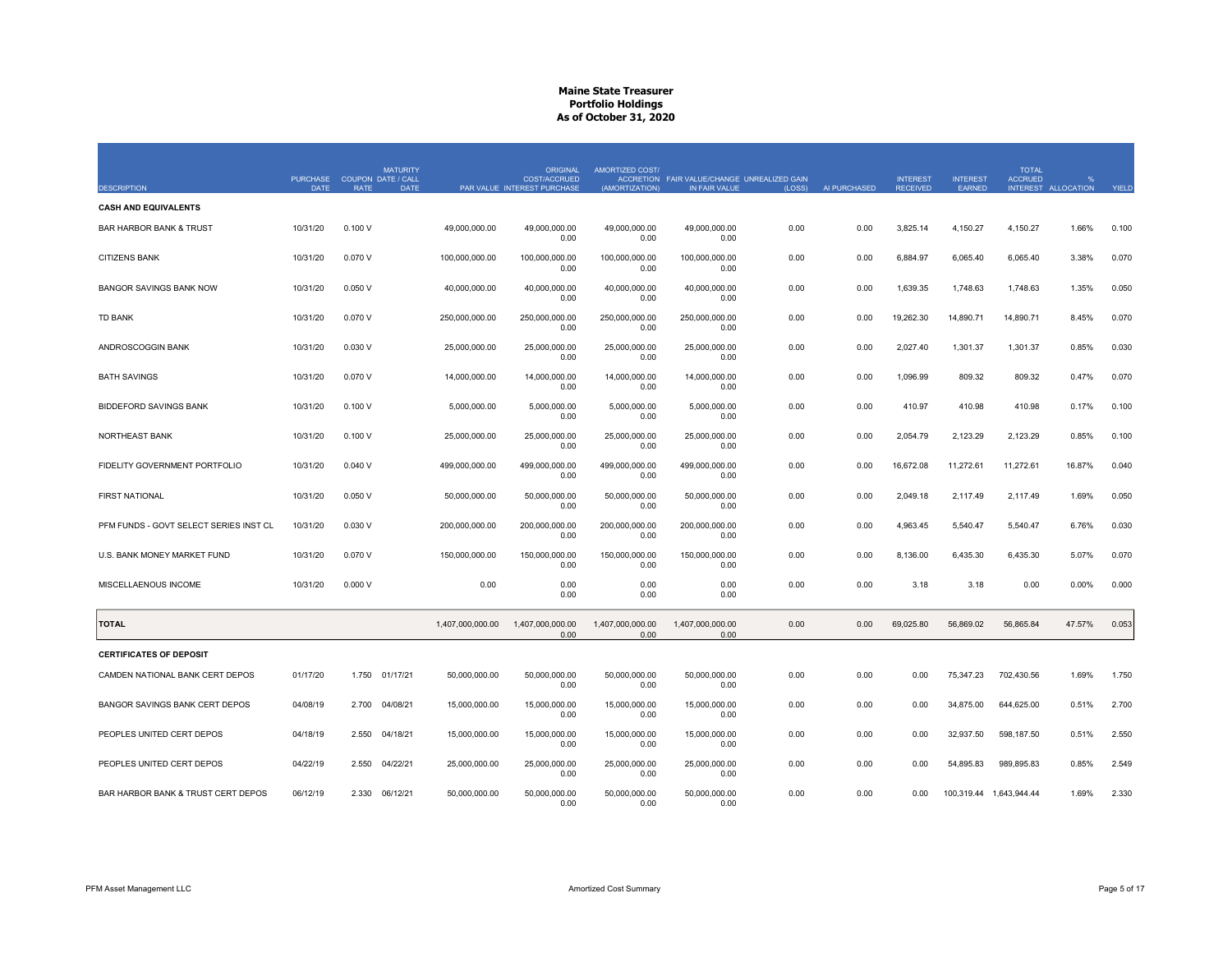| <b>DESCRIPTION</b>                        | <b>PURCHASE</b><br><b>DATE</b> | <b>RATE</b> | <b>MATURITY</b><br>COUPON DATE / CALL<br><b>DATE</b> |                | <b>ORIGINAL</b><br><b>COST/ACCRUED</b><br>PAR VALUE INTEREST PURCHASE | AMORTIZED COST/<br>(AMORTIZATION) | ACCRETION FAIR VALUE/CHANGE UNREALIZED GAIN<br>IN FAIR VALUE | (LOSS)     | AI PURCHASED | <b>INTEREST</b><br><b>RECEIVED</b> | <b>INTEREST</b><br><b>EARNED</b> | <b>TOTAL</b><br><b>ACCRUED</b><br><b>INTEREST</b> | <b>ALLOCATION</b> | YIELD |
|-------------------------------------------|--------------------------------|-------------|------------------------------------------------------|----------------|-----------------------------------------------------------------------|-----------------------------------|--------------------------------------------------------------|------------|--------------|------------------------------------|----------------------------------|---------------------------------------------------|-------------------|-------|
| PEOPLES UNITED CERT DEPOS                 | 01/17/20                       |             | 1.650 01/17/22                                       | 40,000,000.00  | 40.000.000.00<br>0.00                                                 | 40.000.000.00<br>0.00             | 40.000.000.00<br>0.00                                        | 0.00       | 0.00         | 0.00                               | 56,833.33                        | 529,833.33                                        | 1.35%             | 1.650 |
| <b>TOTAL</b>                              |                                |             |                                                      | 195,000,000.00 | 195,000,000.00<br>0.00                                                | 195,000,000.00<br>0.00            | 195,000,000.00<br>0.00                                       | 0.00       | 0.00         | 0.00                               |                                  | 355,208.33 5,108,916.66                           | 6.6%              | 2.115 |
| <b>U.S. TREASURIES</b>                    |                                |             |                                                      |                |                                                                       |                                   |                                                              |            |              |                                    |                                  |                                                   |                   |       |
| TREASURY BILL BILLS<br>912796TY5          | 07/16/20                       | 0.000       | 12/31/20                                             | 50.000.000.00  | 49.967.333.33<br>0.00                                                 | 49.988.333.33<br>6,027.78         | 49.992.625.00<br>4,630.00                                    | 4,291.67   | 0.00         | 0.00                               | 0.00                             | 0.00                                              | 1.69%             | 0.140 |
| TREASURY BILL BILLS<br>912796TY5          | 07/16/20                       | 0.000       | 12/31/20                                             | 50,000,000.00  | 49,967,333.33<br>0.00                                                 | 49.988.333.33<br>6,027.78         | 49.992.625.00<br>4,630.00                                    | 4,291.67   | 0.00         | 0.00                               | 0.00                             | 0.00                                              | 1.69%             | 0.140 |
| US TREASURY N/B<br>9128286D7              | 02/26/20                       | 2.500       | 02/28/21                                             | 25,000,000.00  | 25,265,625.00<br>0.00                                                 | 25,085,895.04<br>(22, 376.02)     | 25,191,405.00<br>(54,690.00)                                 | 105,509.96 | 0.00         | 0.00                               | 53,522.10                        | 107.044.20                                        | 0.85%             | 1.435 |
| US TREASURY NOTES<br>9128284W7            | 09/16/19                       | 2.750       | 08/15/21                                             | 25,000,000.00  | 25.432.617.19<br>0.00                                                 | 25,177,626.80<br>(19, 186.17)     | 25,511,720.00<br>(58, 592.50)                                | 334,093.20 | 0.00         | 0.00                               | 57.914.40                        | 145,720.11                                        | 0.86%             | 1.825 |
| US TREASURY N/B NOTES<br>9128282F6        | 08/28/19                       | 1.125       | 08/31/21                                             | 30.000.000.00  | 29.764.453.13<br>0.00                                                 | 29.902.764.71<br>9,948.16         | 30.243.750.00<br>(28, 125.00)                                | 340.985.29 | 0.00         | 0.00                               | 28,901.94                        | 57.803.87                                         | 1.02%             | 1.523 |
| <b>US TREASURY NOTES</b><br>9128286C9     | 09/30/19                       | 2.500       | 02/15/22                                             | 25.000.000.00  | 25.493.164.06<br>0.00                                                 | 25.267.296.06<br>(17, 592.73)     | 25.753.905.00<br>(54,690.00)                                 | 486,608.94 | 0.00         | 0.00                               | 52.649.46                        | 132.472.83                                        | 0.87%             | 1.649 |
| US TREASURY NOTES<br>912828W89            | 09/03/19                       | 1.875       | 03/31/22                                             | 40,000,000.00  | 40,404,687.50<br>0.00                                                 | 40,221,717.09<br>(13,346.07)      | 40,968,752.00<br>(68,748.00)                                 | 747,034.91 | 0.00         | 0.00                               | 63,873.63                        | 65,934.07                                         | 1.39%             | 1.473 |
| UNITED STATES TREASURY NOTES<br>9128286M7 | 10/29/19                       | 2.250       | 04/15/22                                             | 23,000,000.00  | 23,321,640.63<br>0.00                                                 | 23,189,621.28<br>(11,091.06)      | 23,700,782.40<br>(46, 717.60)                                | 511,161.12 | 0.00         | 258,750.00                         | 43,964.04                        | 24,168.96                                         | 0.80%             | 1.668 |
| UNITED STATES TREASURY NOTES<br>9128286M7 | 11/14/19                       | 2.250       | 04/15/22                                             | 30,000,000.00  | 30,426,562.50<br>0.00                                                 | 30,256,034.12<br>(14, 975.58)     | 30,914,064.00<br>(60, 936.00)                                | 658,029.88 | 0.00         | 337,500.00                         | 57,344.39                        | 31,524.72                                         | 1.05%             | 1.647 |
| UNITED STATES TREASURY NOTES<br>9128286U9 | 10/31/19                       | 2.125       | 05/15/22                                             | 25,000,000.00  | 25,289,062.50<br>0.00                                                 | 25,174,622.44<br>(9,666.60)       | 25,753,905.00<br>(50, 782.50)                                | 579,282.56 | 0.00         | 0.00                               | 44,752.03                        | 245,414.40                                        | 0.87%             | 1.658 |
| UNITED STATES TREASURY NOTES<br>9128286U9 | 10/31/19                       | 2.125       | 05/15/22                                             | 25,000,000.00  | 25.289.062.50<br>0.00                                                 | 25,174,622.44<br>(9,666.60)       | 25,753,905.00<br>(50, 782.50)                                | 579,282.56 | 0.00         | 0.00                               | 44,752.03                        | 245,414.40                                        | 0.87%             | 1.658 |
| US TREASURY N/B NOTES<br>912828XG0        | 07/08/19                       |             | 2.125 06/30/22                                       | 27,000,000.00  | 27,241,523.44<br>0.00                                                 | 27, 134, 525.00<br>(6,881.65)     | 27,881,717.40<br>(54, 845.10)                                | 747,192.40 | 0.00         | 0.00                               | 48,332.20                        | 193,328.80                                        | 0.94%             | 1.815 |
| UNITED STATES TREASURY NOTES<br>9128287C8 | 07/19/19                       | 1.750       | 07/15/22                                             | 25,000,000.00  | 24,945,312.50<br>0.00                                                 | 24,968,900.24<br>1,552.48         | 25,675,780.00<br>(42,970.00)                                 | 706,879.76 | 0.00         | 0.00                               | 36,854.62                        | 129,585.60                                        | 0.87%             | 1.826 |
| UNITED STATES TREASURY NOTES<br>9128287C8 | 08/01/19                       | 1.750       | 07/15/22                                             | 25,000,000.00  | 24,967,773.44<br>0.00                                                 | 24,981,452.55<br>925.87           | 25,675,780.00<br>(42, 970.00)                                | 694,327.45 | 0.00         | 0.00                               | 36,854.62                        | 129,585.60                                        | 0.87%             | 1.795 |
| UNITED STATES TREASURY NOTES<br>9128287C8 | 08/05/19                       | 1.750       | 07/15/22                                             | 26,000,000.00  | 26, 142, 187.50<br>0.00                                               | 26,082,138.08<br>(4, 100.29)      | 26,702,811.20<br>(44, 688.80)                                | 620,673.12 | 0.00         | 0.00                               | 38,328.80                        | 134,769.02                                        | 0.90%             | 1.559 |
| UNITED STATES TREASURY NOTES<br>9128287C8 | 08/23/19                       | 1.750       | 07/15/22                                             | 35,000,000.00  | 35,211,914.06<br>0.00                                                 | 35,124,502.02<br>(6, 215.07)      | 35.946.092.00<br>(60, 158.00)                                | 821,589.98 | 0.00         | 0.00                               | 51,596.47                        | 181.419.84                                        | 1.22%             | 1.535 |
| US TREASURY NOTES<br>9128282S8            | 09/30/19                       | 1.625       | 08/31/22                                             | 25,000,000.00  | 25,008,789.06<br>0.00                                                 | 25,005,507.59<br>(255.59)         | 25,667,970.00<br>(42,967.50)                                 | 662,462.41 | 0.00         | 0.00                               | 34,789.37                        | 69,578.73                                         | 0.87%             | 1.612 |
| UNITED STATES TREASURY NOTES<br>912828YK0 | 10/21/19                       |             | 1.375 10/15/22                                       | 30,000,000.00  | 29,844,140.63<br>0.00                                                 | 29,898,047.95<br>4,432.69         | 30,712,500.00<br>(42, 186.00)                                | 814,452.05 | 0.00         | 206,250.00                         | 35,043.80                        | 19,265.11                                         | 1.04%             | 1.554 |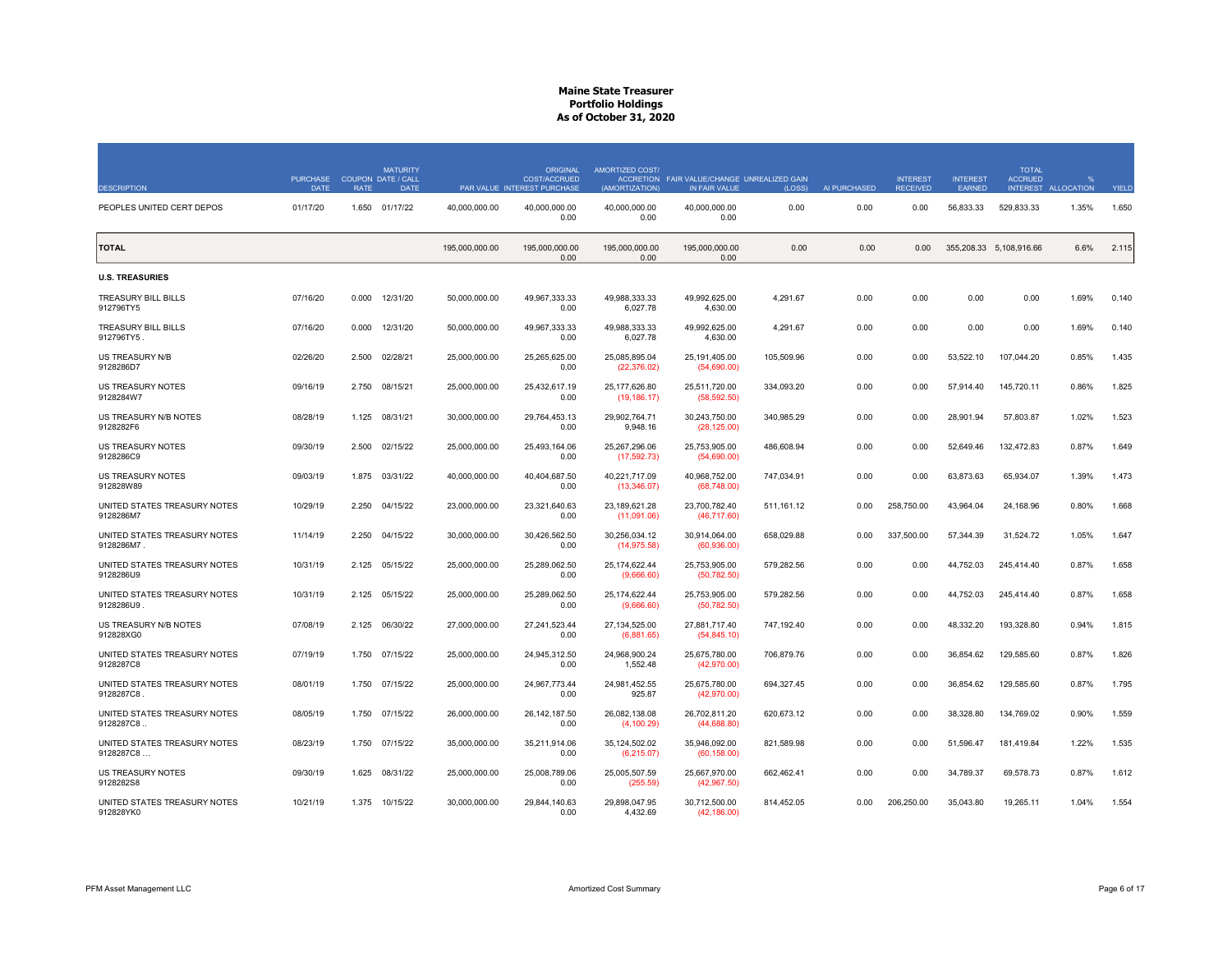|                                            | <b>PURCHASE</b> |             | <b>MATURITY</b><br>COUPON DATE / CALL |                | <b>ORIGINAL</b><br><b>COST/ACCRUED</b> | AMORTIZED COST/                 | ACCRETION FAIR VALUE/CHANGE UNREALIZED GAIN |               |              | <b>INTEREST</b>   | <b>INTEREST</b> | <b>TOTAL</b><br><b>ACCRUED</b> |                   |       |
|--------------------------------------------|-----------------|-------------|---------------------------------------|----------------|----------------------------------------|---------------------------------|---------------------------------------------|---------------|--------------|-------------------|-----------------|--------------------------------|-------------------|-------|
| <b>DESCRIPTION</b>                         | <b>DATE</b>     | <b>RATE</b> | <b>DATE</b>                           |                | PAR VALUE INTEREST PURCHASE            | (AMORTIZATION)                  | IN FAIR VALUE                               | (LOSS)        | AI PURCHASED | <b>RECEIVED</b>   | <b>FARNED</b>   | <b>INTEREST</b>                | <b>ALLOCATION</b> | YIELD |
| US TREASURY N/B NOTES<br>9128283C2         | 11/14/19        | 2.000       | 10/31/22                              | 30,000,000.00  | 30,307,031.25<br>0.00                  | 30,206,863.01<br>(8,796.65)     | 31,101,564.00<br>(56, 250.00)               | 894,700.99    | 0.00         | 300,000.00        | 50,570.50       | 1,657.46                       | 1.05%             | 1.644 |
| UNITED STATES TREASURY NOTES<br>912828YW4  | 12/31/19        | 1.625       | 12/15/22                              | 30,000,000.00  | 30,008,203.13<br>0.00                  | 30,005,878.91<br>(235.46)       | 30,928,125.00<br>(51, 561.00)               | 922,246.09    | 0.00         | 0.00              | 41,290.98       | 185, 143.44                    | 1.05%             | 1.615 |
| <b>TOTAL</b>                               |                 |             |                                       | 601,000,000.00 | 604.298.416.68<br>0.00                 | 602.834.681.99<br>(115, 470.78) | 614.069.778.00<br>(903, 400.50)             | 11.235.096.01 |              | 0.00 1,102,500.00 |                 | 821.335.38 2.099.831.16        | 20.76%            | 1.388 |
| <b>FEDERAL AGENCY SECURITIES</b>           |                 |             |                                       |                |                                        |                                 |                                             |               |              |                   |                 |                                |                   |       |
| FEDERAL HOME LOAN BANKS NOTES<br>3130AF5B9 | 01/16/19        | 3.000       | 10/12/21                              | 10,000,000.00  | 10,103,100.00<br>0.00                  | 10,035,569.50<br>(3, 196.10)    | 10,269,220.00<br>(24,900.00)                | 233,650.50    | 0.00         | 150,000.00        | 25,000.00       | 15,833.33                      | 0.35%             | 2.607 |
| <b>FANNIE MAE NOTES</b><br>3135G0S38       | 02/26/19        | 2.000       | 01/05/22                              | 15,000,000.00  | 14,788,500.00<br>0.00                  | 14,912,887.93<br>6,280.17       | 15,324,495.00<br>(26, 370.00)               | 411,607.07    | 0.00         | 0.00              | 25,000.00       | 96,666.67                      | 0.52%             | 2.514 |
| <b>FANNIE MAE NOTES</b><br>3135G0U92       | 09/16/19        | 2.625       | 01/11/22                              | 25,000,000.00  | 25,462,250.00<br>0.00                  | 25,237,666.27<br>(16,898.29)    | 25,734,425.00<br>(57, 450.00)               | 496,758.73    | 0.00         | 0.00              | 54,687.50       | 200,520.83                     | 0.87%             | 1.807 |
| <b>FANNIE MAE NOTES</b><br>3135G0T45       | 07/19/19        | 1.875       | 04/05/22                              | 15,000,000.00  | 14,994,450.00<br>0.00                  | 14,997,087.79<br>173.61         | 15,364,620.00<br>(27, 435.00)               | 367,532.21    | 0.00         | 140,625.00        | 23,437.50       | 20,312.50                      | 0.52%             | 1.889 |
| <b>FANNIE MAE NOTES</b><br>3135G0V59       | 05/15/19        | 2.250       | 04/12/22                              | 20,000,000.00  | 20,021,600.00<br>0.00                  | 20,010,708.56<br>(629.92)       | 20,600,940.00<br>(43, 140.00)               | 590,231.44    | 0.00         | 225,000.00        | 37,500.00       | 23,750.00                      | 0.70%             | 2.211 |
| <b>FANNIE MAE NOTES</b><br>3135G0V59       | 04/16/19        | 2.250       | 04/12/22                              | 40,000,000.00  | 39,820,800.00<br>0.00                  | 39,913,517.95<br>5,087.18       | 41,201,880.00<br>(86, 280.00)               | 1,288,362.05  | 0.00         | 450,000.00        | 75,000.00       | 47,500.00                      | 1.39%             | 2.406 |
| FEDERAL HOME LOAN BANK<br>313379Q69        | 07/15/19        | 2.125       | 06/10/22                              | 30,000,000.00  | 30,176,400.00<br>0.00                  | 30,097,427.33<br>(5, 154.01)    | 30,936,810.00<br>(67, 530.00)               | 839,382.67    | 0.00         | 0.00              | 53,125.00       | 249,687.50                     | 1.05%             | 1.916 |
| FREDDIE MAC NOTES CALLABLE<br>3134GV5J3    | 07/13/20        | 0.320       | 07/08/22<br>01/08/21                  | 35,000,000.00  | 35,003,500.00<br>1,555.56              | 35,001,329.61<br>(606.14)       | 35,008,855.00<br>(3,430.00)                 | 7,525.39      | 0.00         | 0.00              | 9,333.34        | 35,155.56                      | 1.18%             | 0.315 |
| <b>FANNIE MAE NOTES</b><br>3135G0W33       | 10/24/19        | 1.375       | 09/06/22                              | 25,000,000.00  | 24,816,750.00<br>0.00                  | 24,882,146.47<br>5,420.56       | 25,546,875.00<br>(37,000.00)                | 664,728.53    | 0.00         | 0.00              | 28,645.83       | 52,517.36                      | 0.86%             | 1.638 |
| <b>FANNIE MAE NOTES</b><br>3135G0W33       | 10/29/19        | 1.375       | 09/06/22                              | 10,000,000.00  | 9,912,800.00<br>0.00                   | 9,943,650.24<br>2,591.75        | 10,218,750.00<br>(14,800.00)                | 275,099.76    | 0.00         | 0.00              | 11,458.34       | 21,006.95                      | 0.35%             | 1.689 |
| FREDDIE MAC NOTES (CALLABLE)<br>3134GV6H6  | 07/21/20        | 0.320       | 10/20/22<br>07/20/21                  | 35,000,000.00  | 34,993,000.00<br>311.11                | 34.993.878.20<br>264.31         | 35,035,560.00<br>9,275.00                   | 41,681.80     | 0.00         | 0.00              | 9,333.33        | 31,422.22                      | 1.18%             | 0.329 |
| FREDDIE MAC NOTES (CALLABLE)<br>3134GV6H6  | 07/28/20        | 0.320       | 10/20/22<br>07/20/21                  | 35,000,000.00  | 35,000,000.00<br>2,488.89              | 35,000,000.00<br>0.00           | 35,035,560.00<br>9.275.00                   | 35,560.00     | 0.00         | 0.00              | 9,333.33        | 31,422.22                      | 1.18%             | 0.320 |
| <b>FREDDIE MAC NOTES</b><br>3137EAEQ8      | 04/29/20        | 0.375       | 04/20/23                              | 13,750,000.00  | 13,720,437.50<br>0.00                  | 13,725,500.69<br>843.86         | 13,799,211.25<br>(6, 132.50)                | 73,710.56     | 0.00         | 25,781.25         | 4,296.87        | 1,575.52                       | 0.47%             | 0.448 |
| FANNIE MAE NOTES (CALLABLE)<br>3136G4VE0   | 04/29/20        | 0.550       | 04/27/23<br>04/27/21                  | 10,750,000.00  | 10,750,000.00<br>0.00                  | 10,750,000.00<br>0.00           | 10,767,984.75<br>(1,666.25)                 | 17,984.75     | 0.00         | 29,562.50         | 4,927.08        | 656.94                         | 0.36%             | 0.550 |
| FANNIE MAE NOTES (CALLABLE)<br>3135G05B5   | 07/06/20        | 0.450       | 06/30/23<br>06/30/21                  | 35,000,000.00  | 34,998,250.00<br>2,625.00              | 34,998,439.62<br>49.81          | 35,042,630.00<br>(14,805.00)                | 44,190.38     | 0.00         | 0.00              | 13,125.00       | 52,937.50                      | 1.18%             | 0.452 |
| <b>FANNIE MAE NOTES</b><br>3135G05G4       | 07/28/20        | 0.250       | 07/10/23                              | 35,000,000.00  | 34,949,250.00<br>4,375.00              | 34,953,773.68<br>1,460.77       | 35,000,560.00<br>(21, 875.00)               | 46,786.32     | 0.00         | 0.00              | 7,291.67        | 26,979.17                      | 1.18%             | 0.299 |
| FANNIE MAE NOTES (CALLABLE)<br>3136G4D26   | 07/28/20        | 0.400       | 07/28/23<br>07/28/21                  | 30,000,000.00  | 30,000,000.00<br>0.00                  | 30,000,000.00<br>0.00           | 30,026,910.00<br>(1,260.00)                 | 26,910.00     | 0.00         | 0.00              | 10,000.00       | 31,000.00                      | 1.02%             | 0.400 |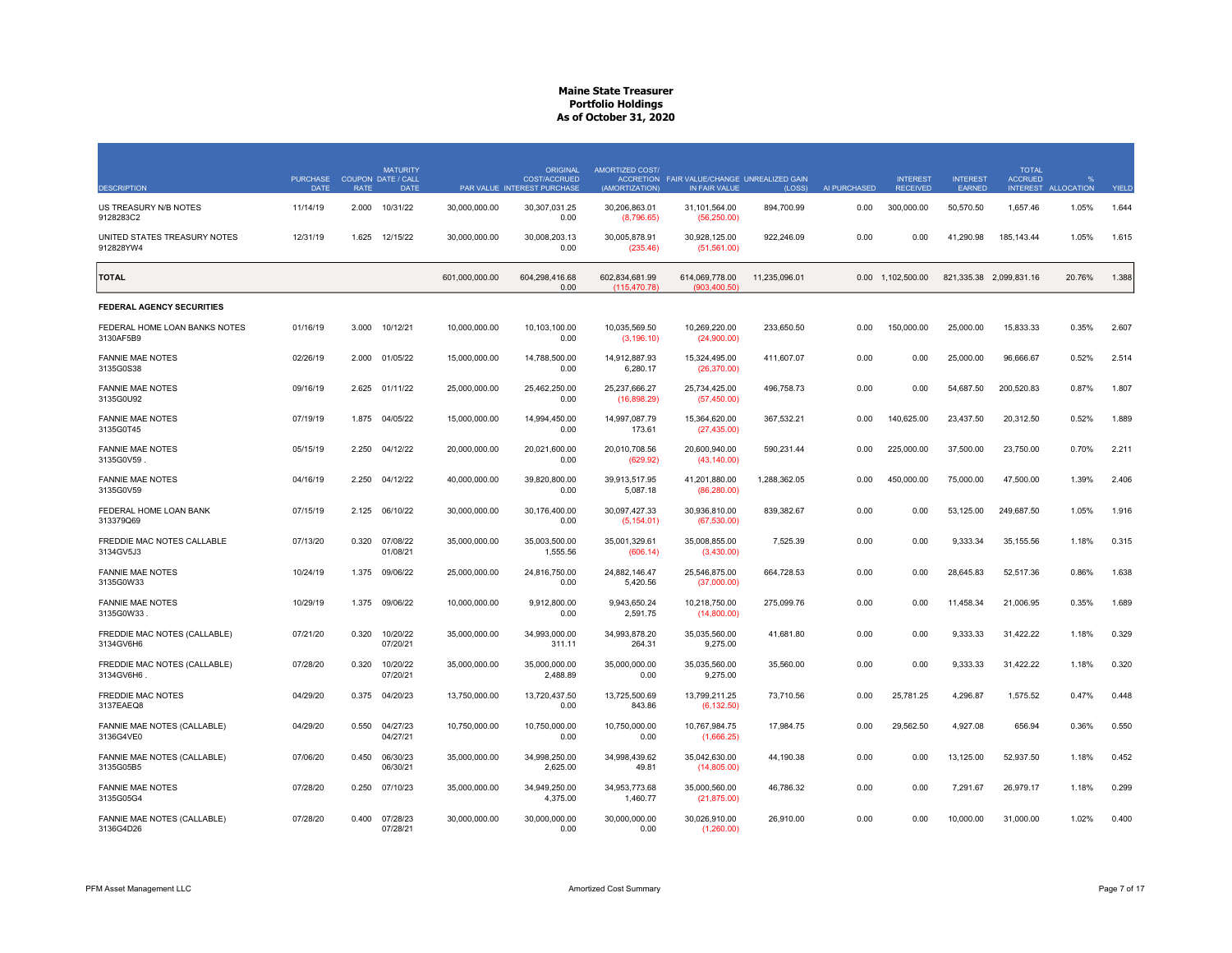| <b>DESCRIPTION</b>                          | <b>PURCHASE</b><br><b>DATE</b> | <b>RATE</b> | <b>MATURITY</b><br><b>COUPON DATE / CALL</b><br><b>DATE</b> |                  | <b>ORIGINAL</b><br><b>COST/ACCRUED</b><br>PAR VALUE INTEREST PURCHASE | AMORTIZED COST/<br>(AMORTIZATION) | ACCRETION FAIR VALUE/CHANGE UNREALIZED GAIN<br>IN FAIR VALUE | (LOSS)        | AI PURCHASED | <b>INTEREST</b><br><b>RECEIVED</b>                 | <b>INTEREST</b><br>EARNED | <b>TOTAL</b><br><b>ACCRUED</b> | %<br>INTEREST ALLOCATION | YIELD |
|---------------------------------------------|--------------------------------|-------------|-------------------------------------------------------------|------------------|-----------------------------------------------------------------------|-----------------------------------|--------------------------------------------------------------|---------------|--------------|----------------------------------------------------|---------------------------|--------------------------------|--------------------------|-------|
| FANNIE MAE NOTES (CALLABLE)<br>3135G05R0    | 08/12/20                       | 0.300       | 08/10/23<br>08/10/22                                        | 50,000,000.00    | 49,906,000.00<br>833.33                                               | 49,912,966.15<br>2,666.06         | 49,983,250.00<br>(43,000.00)                                 | 70,283.85     | 0.00         | 0.00                                               | 12,500.00                 | 33,750.00                      | 1.69%                    | 0.363 |
| FANNIE MAE NOTES (CALLABLE)<br>3135G05V1    | 08/21/20                       | 0.360       | 08/18/23<br>02/18/22                                        | 10,000,000.00    | 10.000.000.00<br>300.00                                               | 10.000.000.00<br>0.00             | 10.007.160.00<br>(6,640.00)                                  | 7.160.00      | 0.00         | 0.00                                               | 3.000.00                  | 7,300.00                       | 0.34%                    | 0.360 |
| FANNIE MAE NOTES (CALLABLE)<br>3135G05V1.   | 08/21/20                       | 0.360       | 08/18/23<br>02/18/22                                        | 50,000,000.00    | 50,000,000.00<br>1,500.00                                             | 50,000,000.00<br>0.00             | 50,035,800.00<br>(33, 200.00)                                | 35,800.00     | 0.00         | 0.00                                               | 15,000.00                 | 36,500.00                      | 1.69%                    | 0.360 |
| <b>FREDDIE MAC NOTES</b><br>3137EAEV7       | 10/30/20                       | 0.250       | 08/24/23                                                    | 17,500,000.00    | 17,506,300.00<br>8,385.42                                             | 17,506,287.74<br>(12.26)          | 17,500,297.50<br>(6,002.50)                                  | (5,990.24)    | (8,385.42)   | 0.00                                               | 121.52                    | 8,506.94                       | 0.59%                    | 0.237 |
| FREDDIE MAC NOTES (CALLABLE)<br>3134GWTL0   | 09/29/20                       | 0.300       | 09/28/23<br>09/28/21                                        | 20,000,000.00    | 19,997,000.00<br>166.67                                               | 19,997,090.49<br>85.01            | 19,985,040.00<br>(15,840.00)                                 | (12,050.49)   | 0.00         | 0.00                                               | 5,000.00                  | 5,500.00                       | 0.68%                    | 0.305 |
| FREDDIE MAC NOTES (CALLABLE)<br>3134GWTL0   | 09/29/20                       | 0.300       | 09/28/23<br>09/28/21                                        | 50,000,000.00    | 49,992,500.00<br>416.67                                               | 49,992,726.23<br>212.52           | 49,962,600.00<br>(39,600.00)                                 | (30, 126.23)  | 0.00         | 0.00                                               | 12,500.00                 | 13,750.00                      | 1.69%                    | 0.305 |
| FREDDIE MAC NOTES (CALLABLE)<br>3134GWZB5   | 10/27/20                       | 0.300       | 10/13/23<br>10/13/21                                        | 48,800,000.00    | 48,785,360.00<br>5,693.33                                             | 48,785,427.72<br>67.72            | 48,765,303.20<br>(20,056.80)                                 | (20, 124.52)  | (5,693.33)   | 0.00                                               | 1,626.67                  | 7,320.00                       | 1.65%                    | 0.310 |
| <b>FREDDIE MAC NOTES</b><br>3137EAEY1       | 10/19/20                       | 0.125       | 10/16/23                                                    | 25,000,000.00    | 24.910.750.00<br>260.42                                               | 24,911,812.50<br>1,062.50         | 24.901.150.00<br>(9,600.00)                                  | (10,662.50)   | (260.42)     | 0.00                                               | 1.041.66                  | 1,302.08                       | 0.84%                    | 0.245 |
| FANNIE MAE NOTES (CALLABLE)<br>3136G46A6    | 10/30/20                       | 0.300       | 10/27/23<br>10/27/21                                        | 17,845,000.00    | 17,840,538.75<br>446.13                                               | 17,840,546.92<br>8.17             | 17,838,040.45<br>(2,498.30)                                  | (2,506.47)    | (446.13)     | 0.00                                               | 148.70                    | 594.83                         | 0.60%                    | 0.308 |
| <b>TOTAL</b>                                |                                |             |                                                             | 708,645,000.00   | 708,449,536.25<br>29,357.53                                           | 708,400,441.59<br>(222.72)        | 713,893,927.15<br>(591, 961.35)                              | 5,493,485.56  |              | (14,785.30) 1,020,968.75                           |                           | 452,433.34 1,053,468.12        | 24.14%                   | 0.812 |
| <b>CORPORATE NOTES</b>                      |                                |             |                                                             |                  |                                                                       |                                   |                                                              |               |              |                                                    |                           |                                |                          |       |
| MICROSOFT CORP (CALLABLE) NOTE<br>594918BW3 | 02/06/20                       | 2.400       | 02/06/22<br>01/06/22                                        | 10,000,000.00    | 10,156,600.00<br>0.00                                                 | 10,096,420.86<br>(6,935.14)       | 10,250,490.00<br>(18,340.00)                                 | 154,069.14    | 0.00         | 0.00                                               | 20,000.00                 | 56,666.67                      | 0.35%                    | 1.601 |
| JOHNSON & JOHNSON CORP NOTES<br>478160CD4   | 03/08/19                       | 2.250       | 03/03/22                                                    | 16,893,000.00    | 16,680,992.85<br>0.00                                                 | 16,798,364.36<br>6,024.03         | 17,274,376.37<br>(68, 332.18)                                | 476,012.01    | 0.00         | 0.00                                               | 31,674.38                 | 61,237.13                      | 0.58%                    | 2.690 |
| <b>TOTAL</b>                                |                                |             |                                                             | 26,893,000.00    | 26,837,592.85<br>0.00                                                 | 26,894,785.22<br>(911.11)         | 27,524,866.37<br>(86, 672.18)                                | 630,081.15    | 0.00         | 0.00                                               | 51,674.38                 | 117,903.80                     | 0.93%                    | 2.285 |
| <b>GRAND TOTAL</b>                          |                                |             |                                                             | 2,938,538,000.00 | 2,941,585,545.78<br>29,357.53                                         | 2,940,129,908.80<br>(116.604.61)  | 2,957,488,571.52<br>(1.582.034.03)                           | 17,358,662.72 |              | (14,785.30) 2,192,494.55 1,737,520.45 8,436,985.58 |                           |                                | 100.00%                  | 0.670 |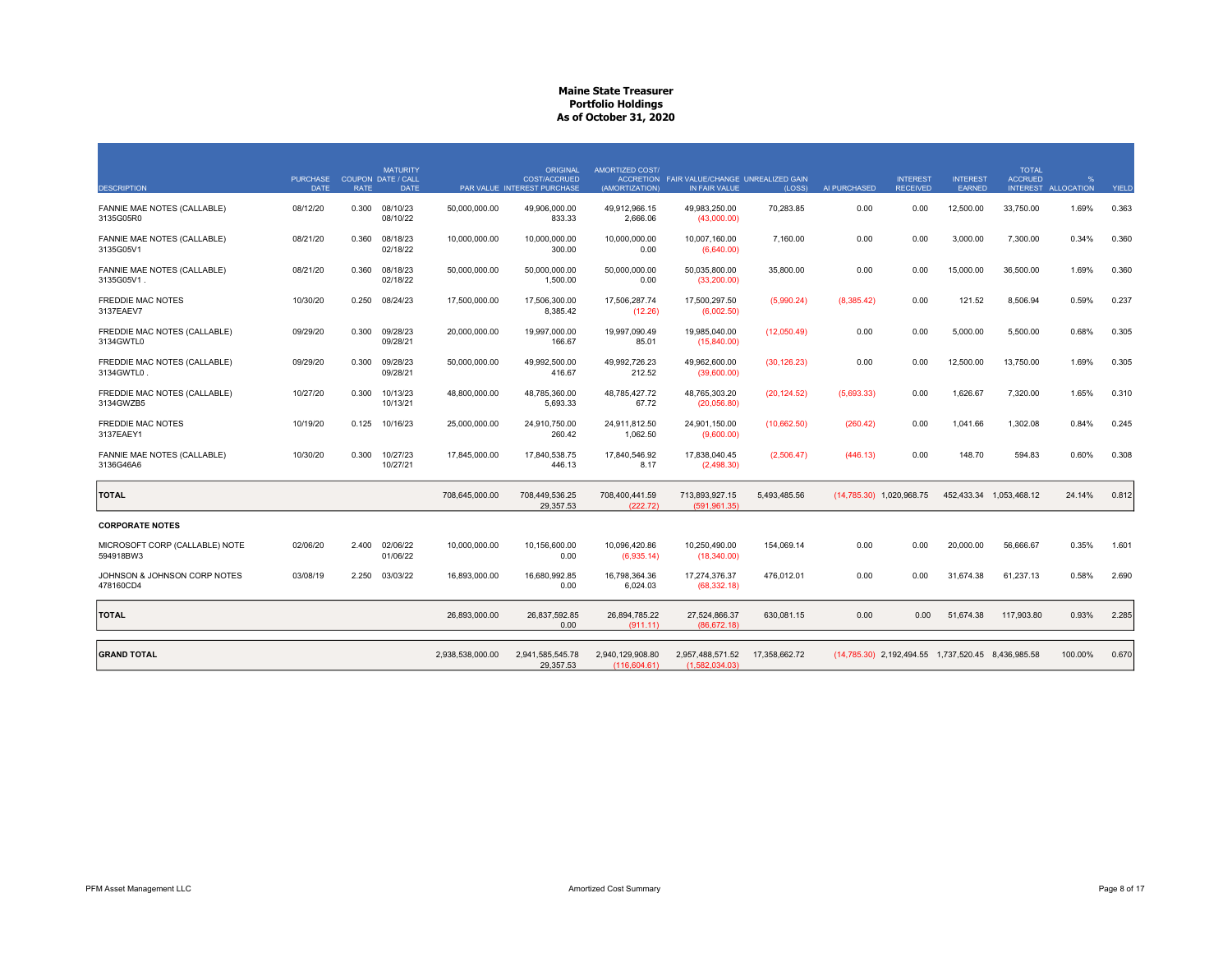| CUSIP                          |                             | <b>TYPE</b> | <b>COUPON</b><br><b>RATE</b> | <b>MATURITY</b><br><b>DATE</b> | <b>NEXT CALL</b> | DATE S&P RATING | MOODYS'<br><b>RATING</b> | PAR VALUE/<br><b>SHARES</b> |                 | ORIGINAL % PORTFOLIO<br>COST ORIGINAL COST | MARKET VALUE MARKET VALUE | % PORTFOLIO | <b>WEIGHTED</b><br><b>AVERAGE</b><br><b>EFFECTIVE</b><br><b>DURATION</b><br>(YEARS) |
|--------------------------------|-----------------------------|-------------|------------------------------|--------------------------------|------------------|-----------------|--------------------------|-----------------------------|-----------------|--------------------------------------------|---------------------------|-------------|-------------------------------------------------------------------------------------|
| <b>US TREASURY</b>             |                             |             |                              |                                |                  |                 |                          |                             |                 |                                            |                           |             |                                                                                     |
| 912796TY5                      | UNITED STATES TREASURY BILL |             |                              | 12/31/2020                     |                  | $A-1+$          | $P-1$                    | 50,000,000.00               | 49,967,333.33   | 1.70%                                      | 49,992,625.00             | 1.69%       | 0.17                                                                                |
| 912796TY5                      | UNITED STATES TREASURY BILL |             |                              | 12/31/2020                     |                  | $A - 1 +$       | $P-1$                    | 50,000,000.00               | 49,967,333.33   | 1.70%                                      | 49,992,625.00             | 1.69%       | 0.17                                                                                |
| 9128286D7                      | <b>U.S. TREASURY</b>        |             | 2.500                        | 2/28/2021                      |                  | AA+             | Aaa                      | 25,000,000.00               | 25,265,625.00   | 0.86%                                      | 25,191,405.00             | 0.85%       | 0.33                                                                                |
| 9128284W7                      | <b>U.S. TREASURY</b>        |             | 2.750                        | 8/15/2021                      |                  | AA+             | Aaa                      | 25,000,000.00               | 25,432,617.19   | 0.86%                                      | 25,511,720.00             | 0.86%       | 0.79                                                                                |
| 9128282F6                      | <b>U.S. TREASURY</b>        |             | 1.125                        | 8/31/2021                      |                  | AA+             | Ааа                      | 30,000,000.00               | 29,764,453.13   | 1.01%                                      | 30,243,750.00             | 1.02%       | 0.83                                                                                |
| 9128286C9                      | <b>U.S. TREASURY</b>        |             | 2.500                        | 2/15/2022                      |                  | AA+             | Aaa                      | 25,000,000.00               | 25,493,164.06   | 0.87%                                      | 25,753,905.00             | 0.87%       | 1.28                                                                                |
| 912828W89                      | <b>U.S. TREASURY</b>        |             | 1.875                        | 3/31/2022                      |                  | AA+             | Aaa                      | 40,000,000.00               | 40,404,687.50   | 1.37%                                      | 40,968,752.00             | 1.39%       | 1.40                                                                                |
| 9128286M7                      | <b>U.S. TREASURY</b>        |             | 2.250                        | 4/15/2022                      |                  | AA+             | Aaa                      | 23,000,000.00               | 23,321,640.63   | 0.79%                                      | 23,700,782.40             | 0.80%       | 1.44                                                                                |
| 9128286M7                      | <b>U.S. TREASURY</b>        |             | 2.250                        | 4/15/2022                      |                  | AA+             | Aaa                      | 30,000,000.00               | 30,426,562.50   | 1.03%                                      | 30,914,064.00             | 1.05%       | 1.44                                                                                |
| 9128286U9                      | <b>U.S. TREASURY</b>        |             | 2.125                        | 5/15/2022                      |                  | AA+             | Aaa                      | 25,000,000.00               | 25,289,062.50   | 0.86%                                      | 25,753,905.00             | 0.87%       | 1.51                                                                                |
| 9128286U9                      | <b>U.S. TREASURY</b>        |             | 2.125                        | 5/15/2022                      |                  | AA+             | Aaa                      | 25,000,000.00               | 25,289,062.50   | 0.86%                                      | 25,753,905.00             | 0.87%       | 1.51                                                                                |
| 912828XG0                      | <b>U.S. TREASURY</b>        |             | 2.125                        | 6/30/2022                      |                  | AA+             | Aaa                      | 27,000,000.00               | 27,241,523.44   | 0.93%                                      | 27,881,717.40             | 0.94%       | 1.64                                                                                |
| 9128287C8                      | <b>U.S. TREASURY</b>        |             | 1.750                        | 7/15/2022                      |                  | AA+             | Aaa                      | 25,000,000.00               | 24,945,312.50   | 0.85%                                      | 25,675,780.00             | 0.87%       | 1.68                                                                                |
| 9128287C8                      | <b>U.S. TREASURY</b>        |             | 1.750                        | 7/15/2022                      |                  | AA+             | Aaa                      | 25,000,000.00               | 24,967,773.44   | 0.85%                                      | 25,675,780.00             | 0.87%       | 1.68                                                                                |
| 9128287C8.                     | U.S. TREASURY               |             | 1.750                        | 7/15/2022                      |                  | AA+             | Aaa                      | 26,000,000.00               | 26, 142, 187.50 | 0.89%                                      | 26,702,811.20             | 0.90%       | 1.68                                                                                |
| 9128287C8                      | <b>U.S. TREASURY</b>        |             | 1.750                        | 7/15/2022                      |                  | AA+             | Aaa                      | 35,000,000.00               | 35,211,914.06   | 1.20%                                      | 35,946,092.00             | 1.22%       | 1.68                                                                                |
| 9128282S8                      | <b>U.S. TREASURY</b>        |             | 1.625                        | 8/31/2022                      |                  | AA+             | Aaa                      | 25,000,000.00               | 25,008,789.06   | 0.85%                                      | 25,667,970.00             | 0.87%       | 1.81                                                                                |
| 912828YK0                      | <b>U.S. TREASURY</b>        |             | 1.375                        | 10/15/2022                     |                  | AA+             | Aaa                      | 30,000,000.00               | 29,844,140.63   | 1.01%                                      | 30,712,500.00             | 1.04%       | 1.94                                                                                |
| 9128283C2                      | <b>U.S. TREASURY</b>        |             | 2.000                        | 10/31/2022                     |                  | AA+             | Aaa                      | 30,000,000.00               | 30,307,031.25   | 1.03%                                      | 31,101,564.00             | 1.05%       | 1.95                                                                                |
| 912828YW4                      | <b>U.S. TREASURY</b>        |             | 1.625                        | 12/15/2022                     |                  | AA+             | Aaa                      | 30,000,000.00               | 30,008,203.13   | 1.02%                                      | 30,928,125.00             | 1.05%       | 2.09                                                                                |
|                                |                             |             |                              |                                |                  |                 |                          |                             |                 |                                            |                           |             |                                                                                     |
| <b>ISSUER TOTAL</b>            |                             |             |                              |                                |                  |                 |                          | 601.000.000.00              | 604,298,416.68  | 20.54%                                     | 614,069,778.00            | 20.76%      | 1.28                                                                                |
|                                |                             |             |                              |                                |                  |                 |                          |                             |                 |                                            |                           |             |                                                                                     |
| <b>FIDELITY GOVERNMENT MMF</b> |                             |             |                              |                                |                  |                 |                          |                             |                 |                                            |                           |             |                                                                                     |
|                                | CASH AND CASH EQUIVALENTS   |             |                              | 11/1/2020                      |                  | AAA             | AAA                      | 499.000.000.00              | 499.000.000.00  | 16.96%                                     | 499.000.000.00            | 16.87%      | 0.00                                                                                |
| <b>ISSUER TOTAL</b>            |                             |             |                              |                                |                  |                 |                          | 499,000,000.00              | 499,000,000.00  | 16.96%                                     | 499,000,000.00            | 16.87%      | 0.00                                                                                |
|                                |                             |             |                              |                                |                  |                 |                          |                             |                 |                                            |                           |             |                                                                                     |
| <b>FNMA</b>                    |                             |             |                              |                                |                  |                 |                          |                             |                 |                                            |                           |             |                                                                                     |
| 3135G0S38                      | <b>U.S. INSTRUMENTALITY</b> |             | 2.000                        | 1/5/2022                       |                  | AA+             | Aaa                      | 15,000,000.00               | 14,788,500.00   | 0.50%                                      | 15,324,495.00             | 0.52%       | 1.17                                                                                |
| 3135G0U92                      | U.S. INSTRUMENTALITY        |             | 2.625                        | 1/11/2022                      |                  | AA+             | Aaa                      | 25,000,000.00               | 25,462,250.00   | 0.87%                                      | 25,734,425.00             | 0.87%       | 1.18                                                                                |
| 3135G0T45                      | U.S. INSTRUMENTALITY        |             | 1.875                        | 4/5/2022                       |                  | AA+             | Aaa                      | 15,000,000.00               | 14,994,450.00   | 0.51%                                      | 15,364,620.00             | 0.52%       | 1.42                                                                                |
| 3135G0V59                      | U.S. INSTRUMENTALITY        |             | 2.250                        | 4/12/2022                      |                  | AA+             | Aaa                      | 20,000,000.00               | 20,021,600.00   | 0.68%                                      | 20,600,940.00             | 0.70%       | 1.43                                                                                |
| 3135G0V59                      | U.S. INSTRUMENTALITY        |             | 2.250                        | 4/12/2022                      |                  | AA+             | Aaa                      | 40,000,000.00               | 39,820,800.00   | 1.35%                                      | 41,201,880.00             | 1.39%       | 1.43                                                                                |
| 3135G0W33                      | U.S. INSTRUMENTALITY        |             | 1.375                        | 9/6/2022                       |                  | AA+             | Aaa                      | 25,000,000.00               | 24,816,750.00   | 0.84%                                      | 25,546,875.00             | 0.86%       | 1.83                                                                                |
| 3135G0W33                      | U.S. INSTRUMENTALITY        |             | 1.375                        | 9/6/2022                       |                  | AA+             | Aaa                      | 10,000,000.00               | 9,912,800.00    | 0.34%                                      | 10,218,750.00             | 0.35%       | 1.83                                                                                |
| 3136G4VE0                      | U.S. INSTRUMENTALITY        |             | 0.550                        | 4/27/2023                      | 4/27/2021        | AA+             | Aaa                      | 10,750,000.00               | 10,750,000.00   | 0.37%                                      | 10,767,984.75             | 0.36%       | 0.49                                                                                |
| 3135G05B5                      | U.S. INSTRUMENTALITY        |             | 0.450                        | 6/30/2023                      | 6/30/2021        | AA+             | Aaa                      | 35,000,000.00               | 34,998,250.00   | 1.19%                                      | 35,042,630.00             | 1.18%       | 0.67                                                                                |
| 3135G05G4                      | U.S. INSTRUMENTALITY        |             | 0.250                        | 7/10/2023                      |                  | AA+             | Aaa                      | 35,000,000.00               | 34,949,250.00   | 1.19%                                      | 35,000,560.00             | 1.18%       | 2.69                                                                                |
| 3136G4D26                      | U.S. INSTRUMENTALITY        |             | 0.400                        | 7/28/2023                      | 7/28/2021        | AA+             | Ааа                      | 30,000,000.00               | 30,000,000.00   | 1.02%                                      | 30,026,910.00             | 1.02%       | 2.73                                                                                |
| 3135G05R0                      | U.S. INSTRUMENTALITY        |             | 0.300                        | 8/10/2023                      | 8/10/2022        | AA+             | Aaa                      | 50,000,000.00               | 49,906,000.00   | 1.70%                                      | 49,983,250.00             | 1.69%       | 1.77                                                                                |
| 3135G05V1                      | U.S. INSTRUMENTALITY        |             | 0.360                        | 8/18/2023                      | 2/18/2022        | AA+             | Aaa                      | 10,000,000.00               | 10,000,000.00   | 0.34%                                      | 10,007,160.00             | 0.34%       | 0.30                                                                                |
| 3135G05V1                      | U.S. INSTRUMENTALITY        |             | 0.360                        | 8/18/2023                      | 2/18/2022        | AA+             | Aaa                      | 50,000,000.00               | 50,000,000.00   | 1.70%                                      | 50,035,800.00             | 1.69%       | 0.30                                                                                |
| 3136G46A6                      | <b>U.S. INSTRUMENTALITY</b> |             | 0.300                        | 10/27/2023                     | 10/27/2021       | AA+             | Ааа                      | 17,845,000.00               | 17,840,538.75   | 0.61%                                      | 17,838,040.45             | 0.60%       | 0.99                                                                                |
|                                |                             |             |                              |                                |                  |                 |                          |                             |                 |                                            |                           |             |                                                                                     |
| <b>ISSUER TOTAL</b>            |                             |             |                              |                                |                  |                 |                          | 388,595,000.00              | 388,261,188.75  | 13.20%                                     | 392,694,320.20            | 13.28%      | 1.41                                                                                |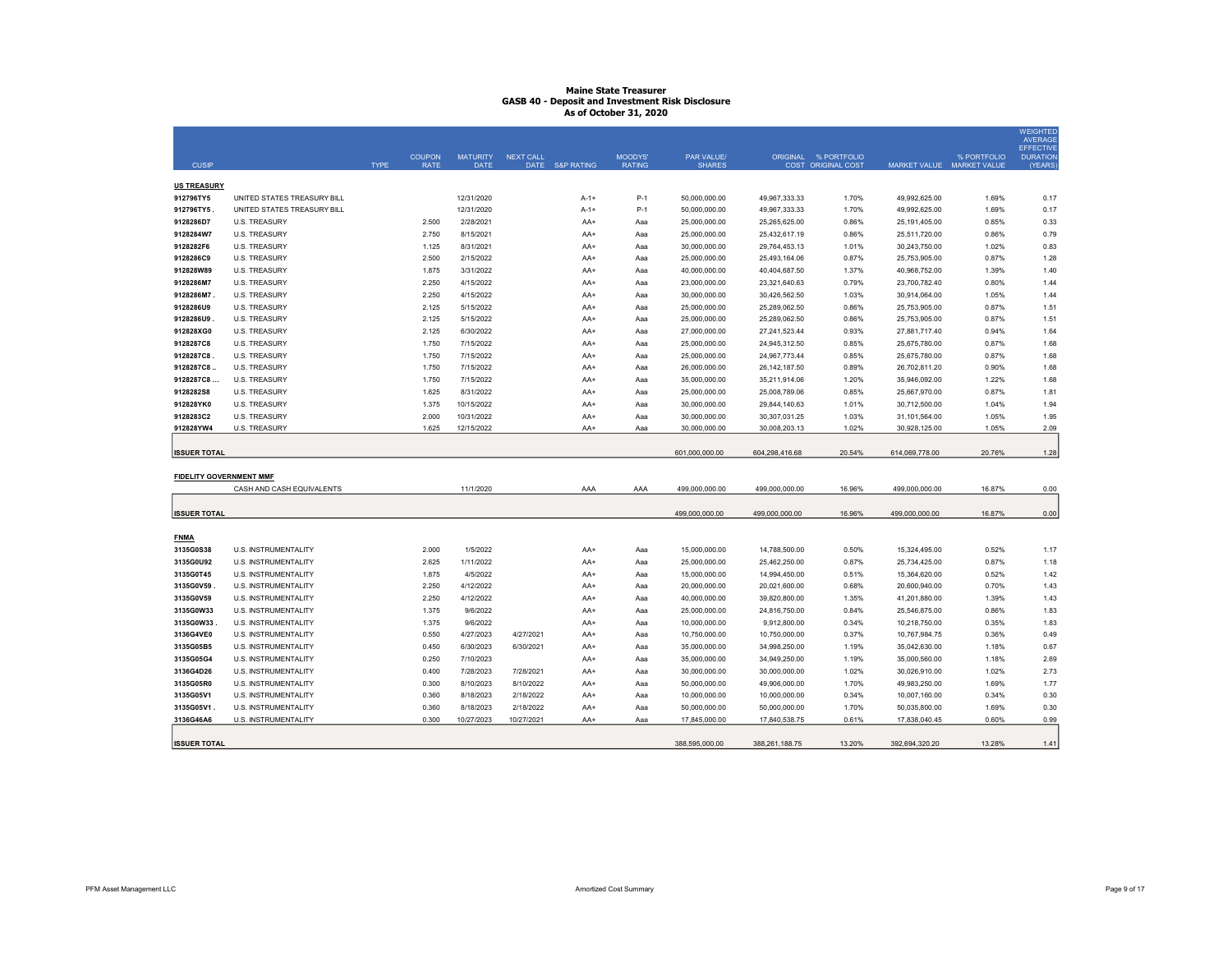|                      |                                |             |                              |                                |                  |                 |                          |                             |                |                                            |                |                                          | <b>WEIGHTED</b><br><b>AVERAGE</b> |
|----------------------|--------------------------------|-------------|------------------------------|--------------------------------|------------------|-----------------|--------------------------|-----------------------------|----------------|--------------------------------------------|----------------|------------------------------------------|-----------------------------------|
|                      |                                |             |                              |                                |                  |                 |                          |                             |                |                                            |                |                                          | <b>EFFECTIVE</b>                  |
| <b>CUSIP</b>         |                                | <b>TYPE</b> | <b>COUPON</b><br><b>RATE</b> | <b>MATURITY</b><br><b>DATE</b> | <b>NEXT CALL</b> | DATE S&P RATING | MOODYS'<br><b>RATING</b> | PAR VALUE/<br><b>SHARES</b> |                | ORIGINAL % PORTFOLIO<br>COST ORIGINAL COST |                | % PORTFOLIO<br>MARKET VALUE MARKET VALUE | <b>DURATION</b><br>(YEARS)        |
|                      |                                |             |                              |                                |                  |                 |                          |                             |                |                                            |                |                                          |                                   |
| <b>FHLMC</b>         |                                |             |                              |                                |                  |                 |                          |                             |                |                                            |                |                                          |                                   |
| 3134GV5J3            | U.S. INSTRUMENTALITY           |             | 0.320                        | 7/8/2022                       | 1/8/2021         | AA+             | Aaa                      | 35,000,000.00               | 35,003,500.00  | 1.19%                                      | 35,008,855.00  | 1.18%                                    | 0.19                              |
| 3134GV6H6            | U.S. INSTRUMENTALITY           |             | 0.320                        | 10/20/2022                     | 7/20/2021        | AA+             | Aaa                      | 35,000,000.00               | 34,993,000.00  | 1.19%                                      | 35,035,560.00  | 1.18%                                    | 0.72                              |
| 3134GV6H6.           | U.S. INSTRUMENTALITY           |             | 0.320                        | 10/20/2022                     | 7/20/2021        | AA+             | Aaa                      | 35,000,000.00               | 35,000,000.00  | 1.19%                                      | 35,035,560.00  | 1.18%                                    | 0.72                              |
| 3137EAEQ8            | U.S. INSTRUMENTALITY           |             | 0.375                        | 4/20/2023                      |                  | AA+             | Aaa                      | 13,750,000.00               | 13,720,437.50  | 0.47%                                      | 13,799,211.25  | 0.47%                                    | 2.46                              |
| 3137EAEV7            | U.S. INSTRUMENTALITY           |             | 0.250                        | 8/24/2023                      |                  | AA+             | Aaa                      | 17,500,000.00               | 17,506,300.00  | 0.60%                                      | 17,500,297.50  | 0.59%                                    | 2.81                              |
| 3134GWTL0            | U.S. INSTRUMENTALITY           |             | 0.300                        | 9/28/2023                      | 9/28/2021        | AA+             | Aaa                      | 20,000,000.00               | 19,997,000.00  | 0.68%                                      | 19,985,040.00  | 0.68%                                    | 0.91                              |
| 3134GWTL0            | U.S. INSTRUMENTALITY           |             | 0.300                        | 9/28/2023                      | 9/28/2021        | AA+             | Aaa                      | 50,000,000.00               | 49,992,500.00  | 1.70%                                      | 49,962,600.00  | 1.69%                                    | 0.91                              |
| 3134GWZB5            | U.S. INSTRUMENTALITY           |             | 0.300                        | 10/13/2023                     | 10/13/2021       | AA+             | Aaa                      | 48,800,000.00               | 48,785,360.00  | 1.66%                                      | 48,765,303.20  | 1.65%                                    | 0.95                              |
| 3137EAEY1            | U.S. INSTRUMENTALITY           |             | 0.125                        | 10/16/2023                     |                  | AA+             | Aaa                      | 25,000,000.00               | 24,910,750.00  | 0.85%                                      | 24,901,150.00  | 0.84%                                    | 2.96                              |
| <b>ISSUER TOTAL</b>  |                                |             |                              |                                |                  |                 |                          | 280,050,000.00              | 279,908,847.50 | 9.52%                                      | 279,993,576.95 | 9.47%                                    |                                   |
|                      |                                |             |                              |                                |                  |                 |                          |                             |                |                                            |                |                                          | 1.16                              |
| <b>TD BANK</b>       |                                |             |                              |                                |                  |                 |                          |                             |                |                                            |                |                                          |                                   |
|                      | CASH AND CASH EQUIVALENTS      |             |                              | 11/1/2020                      |                  |                 |                          | 250,000,000.00              | 250,000,000.00 | 8.50%                                      | 250,000,000.00 | 8.45%                                    | 0.00                              |
|                      |                                |             |                              |                                |                  |                 |                          |                             |                |                                            |                |                                          |                                   |
| <b>ISSUER TOTAL</b>  |                                |             |                              |                                |                  |                 |                          | 250,000,000.00              | 250,000,000.00 | 8.50%                                      | 250,000,000.00 | 8.45%                                    | 0.00                              |
|                      |                                |             |                              |                                |                  |                 |                          |                             |                |                                            |                |                                          |                                   |
| <b>PFM FUNDS</b>     |                                |             |                              |                                |                  |                 |                          |                             |                |                                            |                |                                          |                                   |
|                      | CASH AND CASH EQUIVALENTS      |             |                              | 11/1/2020                      |                  |                 |                          | 200,000,000.00              | 200,000,000.00 | 6.80%                                      | 200,000,000.00 | 6.76%                                    | 0.00                              |
|                      |                                |             |                              |                                |                  |                 |                          |                             |                |                                            |                |                                          |                                   |
| <b>ISSUER TOTAL</b>  |                                |             |                              |                                |                  |                 |                          | 200,000,000.00              | 200,000,000.00 | 6.80%                                      | 200,000,000.00 | 6.76%                                    | 0.00                              |
|                      |                                |             |                              |                                |                  |                 |                          |                             |                |                                            |                |                                          |                                   |
| <b>U.S. BANK MMF</b> |                                |             |                              |                                |                  |                 |                          |                             |                |                                            |                |                                          |                                   |
|                      | CASH AND CASH EQUIVALENTS      |             |                              | 11/1/2020                      |                  |                 |                          | 150,000,000.00              | 150,000,000.00 | 5.10%                                      | 150,000,000.00 | 5.07%                                    | 0.00                              |
|                      |                                |             |                              |                                |                  |                 |                          |                             |                |                                            |                |                                          |                                   |
| <b>ISSUER TOTAL</b>  |                                |             |                              |                                |                  |                 |                          | 150,000,000.00              | 150,000,000.00 | 5.10%                                      | 150,000,000.00 | 5.07%                                    | 0.00                              |
|                      |                                |             |                              |                                |                  |                 |                          |                             |                |                                            |                |                                          |                                   |
| <b>CITIZENS BANK</b> |                                |             |                              |                                |                  |                 |                          |                             |                |                                            |                |                                          |                                   |
|                      | CASH AND CASH EQUIVALENTS      |             |                              | 11/1/2020                      |                  |                 |                          | 100,000,000.00              | 100,000,000.00 | 3.40%                                      | 100,000,000.00 | 3.38%                                    | 0.00                              |
| <b>ISSUER TOTAL</b>  |                                |             |                              |                                |                  |                 |                          | 100,000,000.00              | 100,000,000.00 | 3.40%                                      | 100,000,000.00 | 3.38%                                    | 0.00                              |
|                      |                                |             |                              |                                |                  |                 |                          |                             |                |                                            |                |                                          |                                   |
| <b>BAR HARBOR</b>    |                                |             |                              |                                |                  |                 |                          |                             |                |                                            |                |                                          |                                   |
|                      | CASH AND CASH EQUIVALENTS      |             |                              | 11/1/2020                      |                  |                 |                          | 49,000,000.00               | 49,000,000.00  | 1.67%                                      | 49,000,000.00  | 1.66%                                    | 0.00                              |
|                      | CERTIFICATES OF DEPOSIT        |             | 2.330                        | 6/12/2021                      |                  | <b>NR</b>       | <b>NR</b>                | 50,000,000.00               | 50,000,000.00  | 1.70%                                      | 50,000,000.00  | 1.69%                                    | 0.63                              |
|                      |                                |             |                              |                                |                  |                 |                          |                             |                |                                            |                |                                          |                                   |
| <b>ISSUER TOTAL</b>  |                                |             |                              |                                |                  |                 |                          | 99,000,000.00               | 99,000,000.00  | 3.37%                                      | 99,000,000.00  | 3.35%                                    | 0.32                              |
|                      |                                |             |                              |                                |                  |                 |                          |                             |                |                                            |                |                                          |                                   |
| PEOPLE'S UNITED BANK |                                |             |                              |                                |                  |                 |                          |                             |                |                                            |                |                                          |                                   |
|                      | CERTIFICATES OF DEPOSIT        |             | 2.550                        | 4/18/2021                      |                  | <b>NR</b>       | <b>NR</b>                | 15,000,000.00               | 15,000,000.00  | 0.51%                                      | 15,000,000.00  | 0.51%                                    | 0.48                              |
|                      | CERTIFICATES OF DEPOSIT        |             | 2.550                        | 4/22/2021                      |                  | <b>NR</b>       | <b>NR</b>                | 25,000,000.00               | 25,000,000.00  | 0.85%                                      | 25,000,000.00  | 0.85%                                    | 0.49                              |
|                      | <b>CERTIFICATES OF DEPOSIT</b> |             | 1.650                        | 1/17/2022                      |                  | <b>NR</b>       | <b>NR</b>                | 40,000,000.00               | 40,000,000.00  | 1.36%                                      | 40,000,000.00  | 1.35%                                    | 1.23                              |
|                      |                                |             |                              |                                |                  |                 |                          |                             |                |                                            |                |                                          |                                   |
| <b>ISSUER TOTAL</b>  |                                |             |                              |                                |                  |                 |                          | 80,000,000.00               | 80,000,000.00  | 2.72%                                      | 80,000,000.00  | 2.70%                                    | 0.86                              |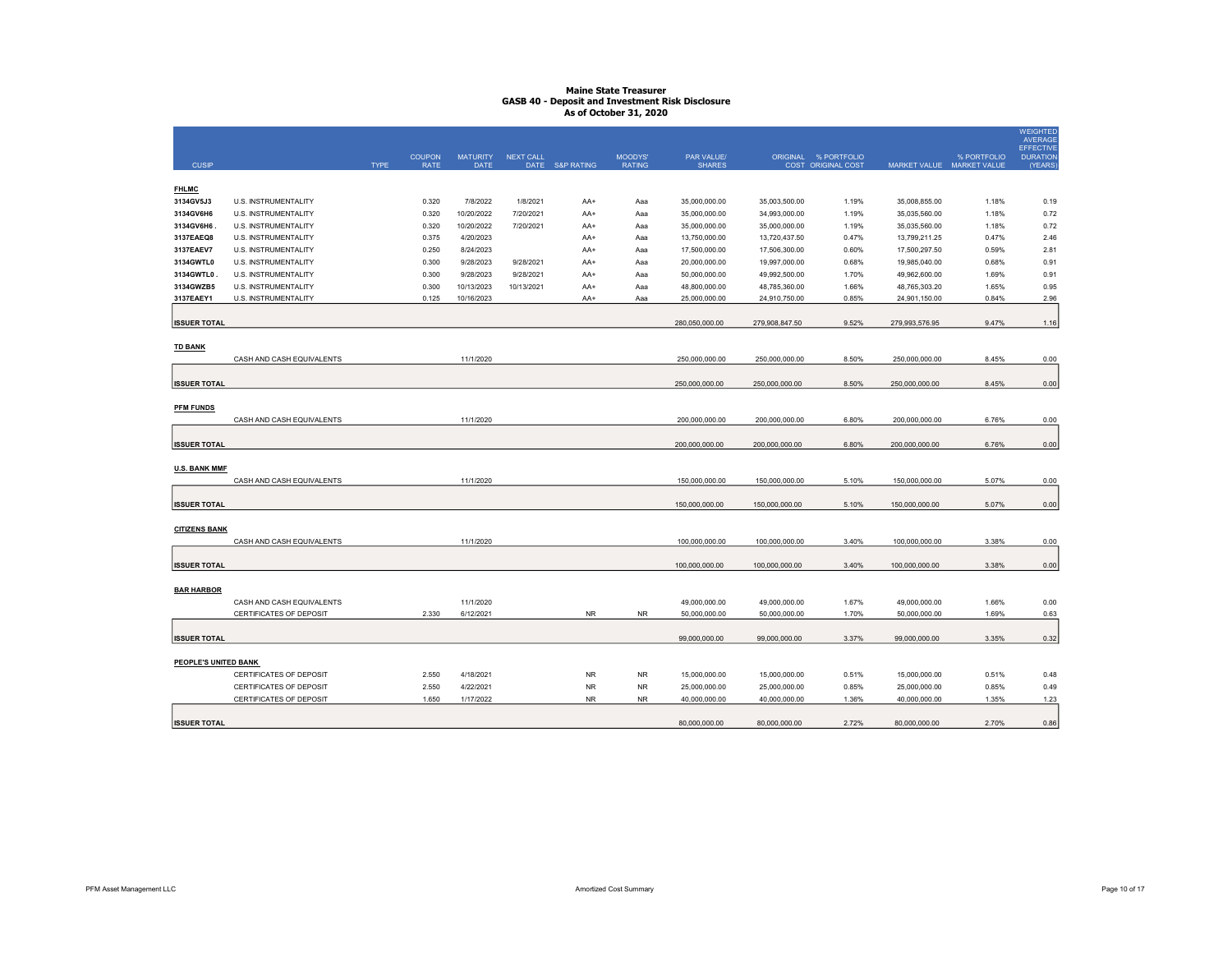|                              |                                                      |             |                              |                                |                  |                 |                          |                                |                                |                                            |                                |                | <b>WEIGHTED</b><br><b>AVERAGE</b><br>EFFECTIVE |
|------------------------------|------------------------------------------------------|-------------|------------------------------|--------------------------------|------------------|-----------------|--------------------------|--------------------------------|--------------------------------|--------------------------------------------|--------------------------------|----------------|------------------------------------------------|
| <b>CUSIP</b>                 |                                                      | <b>TYPE</b> | <b>COUPON</b><br><b>RATE</b> | <b>MATURITY</b><br><b>DATE</b> | <b>NEXT CALL</b> | DATE S&P RATING | MOODYS'<br><b>RATING</b> | PAR VALUE/<br><b>SHARES</b>    |                                | ORIGINAL % PORTFOLIO<br>COST ORIGINAL COST | MARKET VALUE MARKET VALUE      | % PORTFOLIO    | <b>DURATION</b><br>(YEARS)                     |
|                              |                                                      |             |                              |                                |                  |                 |                          |                                |                                |                                            |                                |                |                                                |
| <b>BANGOR SAVINGS</b>        |                                                      |             |                              |                                |                  |                 |                          |                                |                                |                                            |                                |                |                                                |
|                              | CASH AND CASH EQUIVALENTS<br>CERTIFICATES OF DEPOSIT |             | 2.700                        | 11/1/2020<br>4/8/2021          |                  | <b>NR</b>       | <b>NR</b>                | 40,000,000.00<br>15,000,000.00 | 40,000,000.00<br>15,000,000.00 | 1.36%<br>0.51%                             | 40,000,000.00<br>15,000,000.00 | 1.35%<br>0.51% | 0.00<br>0.45                                   |
|                              |                                                      |             |                              |                                |                  |                 |                          |                                |                                |                                            |                                |                |                                                |
| <b>ISSUER TOTAL</b>          |                                                      |             |                              |                                |                  |                 |                          | 55,000,000.00                  | 55,000,000.00                  | 1.87%                                      | 55,000,000.00                  | 1.86%          | 0.12                                           |
|                              |                                                      |             |                              |                                |                  |                 |                          |                                |                                |                                            |                                |                |                                                |
| <b>CAMDEN NATIONAL</b>       | CERTIFICATES OF DEPOSIT                              |             | 1.750                        | 1/17/2021                      |                  | <b>NR</b>       | <b>NR</b>                | 50,000,000.00                  | 50,000,000.00                  | 1.70%                                      | 50,000,000.00                  | 1.69%          | 0.22                                           |
|                              |                                                      |             |                              |                                |                  |                 |                          |                                |                                |                                            |                                |                |                                                |
| <b>ISSUER TOTAL</b>          |                                                      |             |                              |                                |                  |                 |                          | 50,000,000.00                  | 50,000,000.00                  | 1.70%                                      | 50,000,000.00                  | 1.69%          | 0.22                                           |
|                              |                                                      |             |                              |                                |                  |                 |                          |                                |                                |                                            |                                |                |                                                |
| <b>FIRST NATIONAL</b>        | CASH AND CASH EQUIVALENTS                            |             |                              | 11/1/2020                      |                  |                 |                          | 50,000,000.00                  | 50,000,000.00                  | 1.70%                                      | 50,000,000.00                  | 1.69%          | 0.00                                           |
|                              |                                                      |             |                              |                                |                  |                 |                          |                                |                                |                                            |                                |                |                                                |
| <b>ISSUER TOTAL</b>          |                                                      |             |                              |                                |                  |                 |                          | 50,000,000.00                  | 50,000,000.00                  | 1.70%                                      | 50,000,000.00                  | 1.69%          | 0.00                                           |
|                              |                                                      |             |                              |                                |                  |                 |                          |                                |                                |                                            |                                |                |                                                |
| <b>FHLB</b><br>3130AF5B9     | U.S. INSTRUMENTALITY                                 |             | 3.000                        | 10/12/2021                     |                  | AA+             | Aaa                      | 10,000,000.00                  | 10,103,100.00                  | 0.34%                                      | 10,269,220.00                  | 0.35%          | 0.94                                           |
| 313379Q69                    | U.S. INSTRUMENTALITY                                 |             | 2.125                        | 6/10/2022                      |                  | AA+             | Aaa                      | 30,000,000.00                  | 30,176,400.00                  | 1.03%                                      | 30,936,810.00                  | 1.05%          | 1.58                                           |
|                              |                                                      |             |                              |                                |                  |                 |                          |                                |                                |                                            |                                |                |                                                |
| <b>ISSUER TOTAL</b>          |                                                      |             |                              |                                |                  |                 |                          | 40,000,000.00                  | 40,279,500.00                  | 1.37%                                      | 41,206,030.00                  | 1.39%          | 1.42                                           |
| <b>ANDROSCOGGIN</b>          |                                                      |             |                              |                                |                  |                 |                          |                                |                                |                                            |                                |                |                                                |
|                              | CASH AND CASH EQUIVALENTS                            |             |                              | 11/1/2020                      |                  |                 |                          | 25,000,000.00                  | 25,000,000.00                  | 0.85%                                      | 25,000,000.00                  | 0.85%          | 0.00                                           |
|                              |                                                      |             |                              |                                |                  |                 |                          |                                |                                |                                            |                                |                |                                                |
| <b>ISSUER TOTAL</b>          |                                                      |             |                              |                                |                  |                 |                          | 25,000,000.00                  | 25,000,000.00                  | 0.85%                                      | 25,000,000.00                  | 0.85%          | 0.00                                           |
| <b>NORTHEAST BANK</b>        |                                                      |             |                              |                                |                  |                 |                          |                                |                                |                                            |                                |                |                                                |
|                              | CASH AND CASH EQUIVALENTS                            |             |                              | 11/1/2020                      |                  |                 |                          | 25,000,000.00                  | 25,000,000.00                  | 0.85%                                      | 25,000,000.00                  | 0.85%          | 0.00                                           |
|                              |                                                      |             |                              |                                |                  |                 |                          |                                |                                |                                            |                                |                |                                                |
| <b>ISSUER TOTAL</b>          |                                                      |             |                              |                                |                  |                 |                          | 25,000,000.00                  | 25,000,000.00                  | 0.85%                                      | 25,000,000.00                  | 0.85%          | 0.00                                           |
| <b>JOHNSON &amp; JOHNSON</b> |                                                      |             |                              |                                |                  |                 |                          |                                |                                |                                            |                                |                |                                                |
| 478160CD4                    | CORPORATE                                            |             | 2.250                        | 3/3/2022                       |                  | AAA             | Aaa                      | 16.893.000.00                  | 16.680.992.85                  | 0.57%                                      | 17,274,376.37                  | 0.58%          | 1.33                                           |
|                              |                                                      |             |                              |                                |                  |                 |                          |                                |                                |                                            |                                |                |                                                |
| <b>ISSUER TOTAL</b>          |                                                      |             |                              |                                |                  |                 |                          | 16,893,000.00                  | 16,680,992.85                  | 0.57%                                      | 17,274,376.37                  | 0.58%          | 1.33                                           |
| <b>BATH SAVINGS</b>          |                                                      |             |                              |                                |                  |                 |                          |                                |                                |                                            |                                |                |                                                |
|                              | CASH AND CASH EQUIVALENTS                            |             |                              | 11/1/2020                      |                  |                 |                          | 14,000,000.00                  | 14,000,000.00                  | 0.48%                                      | 14,000,000.00                  | 0.47%          | 0.00                                           |
|                              |                                                      |             |                              |                                |                  |                 |                          |                                |                                |                                            |                                |                |                                                |
| <b>ISSUER TOTAL</b>          |                                                      |             |                              |                                |                  |                 |                          | 14,000,000.00                  | 14,000,000.00                  | 0.48%                                      | 14,000,000.00                  | 0.47%          | 0.00                                           |
| <b>MICROSOFT</b>             |                                                      |             |                              |                                |                  |                 |                          |                                |                                |                                            |                                |                |                                                |
| 594918BW3                    | CORPORATE                                            |             | 2.400                        | 2/6/2022                       | 1/6/2022         | AAA             | Aaa                      | 10,000,000.00                  | 10,156,600.00                  | 0.35%                                      | 10,250,490.00                  | 0.35%          | 1.17                                           |
|                              |                                                      |             |                              |                                |                  |                 |                          |                                |                                |                                            |                                |                |                                                |
| <b>ISSUER TOTAL</b>          |                                                      |             |                              |                                |                  |                 |                          | 10,000,000.00                  | 10,156,600.00                  | 0.35%                                      | 10,250,490.00                  | 0.35%          | 1.17                                           |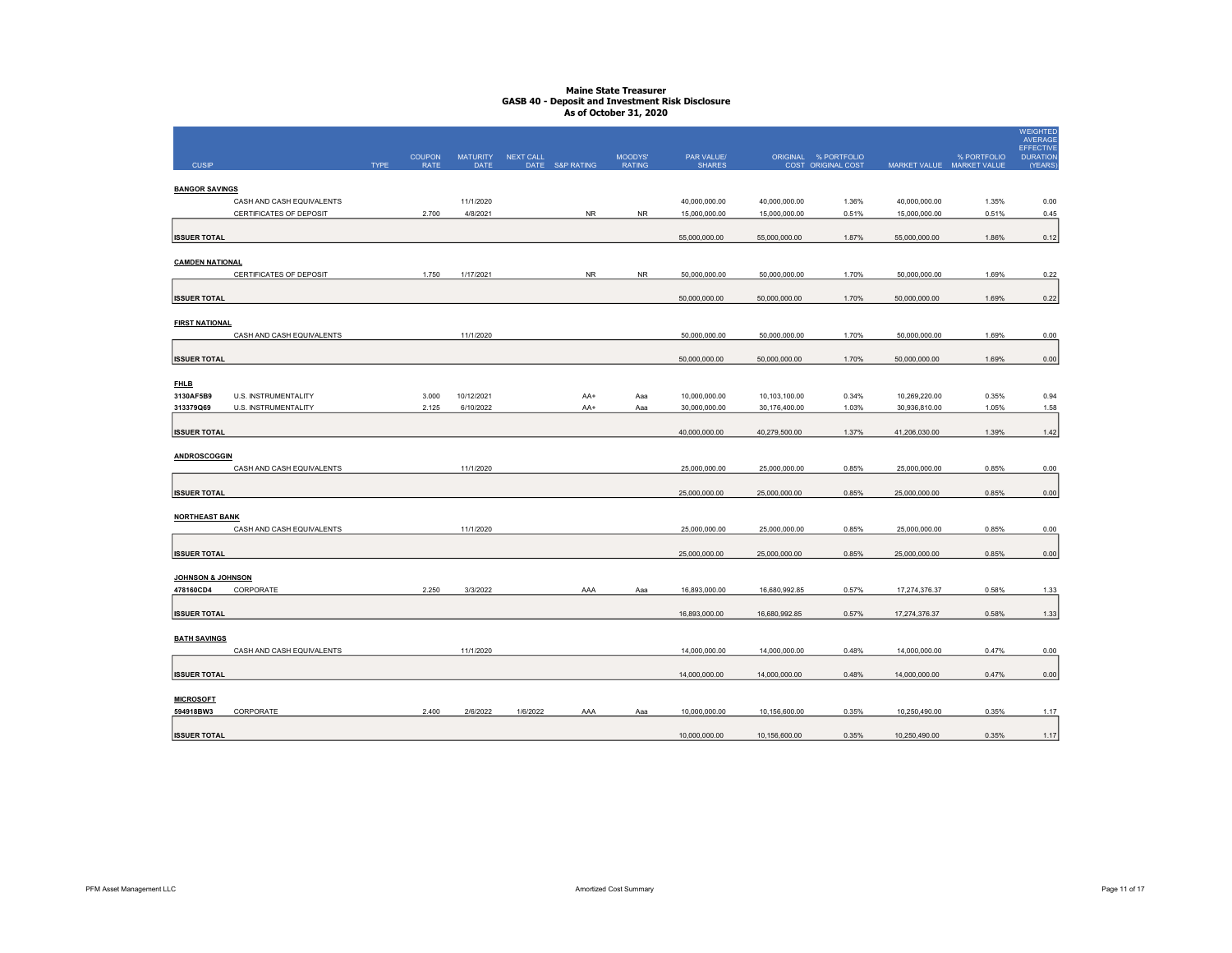| <b>CUSIP</b>                  |                           | <b>TYPE</b> | <b>COUPON</b><br><b>RATE</b> | <b>MATURITY</b><br><b>DATE</b> | <b>NEXT CALL</b><br><b>DATE</b> | <b>S&amp;P RATING</b> | MOODYS'<br><b>RATING</b> | PAR VALUE/<br><b>SHARES</b> |                  | ORIGINAL % PORTFOLIO<br>COST ORIGINAL COST | <b>MARKET VALUE</b> | % PORTFOLIO<br><b>MARKET VALUE</b> | WEIGHTED<br><b>AVERAGE</b><br><b>EFFECTIVE</b><br><b>DURATION</b><br>(YEARS) |
|-------------------------------|---------------------------|-------------|------------------------------|--------------------------------|---------------------------------|-----------------------|--------------------------|-----------------------------|------------------|--------------------------------------------|---------------------|------------------------------------|------------------------------------------------------------------------------|
| <b>BIDDEFORD SAVINGS BANK</b> | CASH AND CASH EQUIVALENTS |             |                              | 11/1/2020                      |                                 |                       |                          | 5,000,000.00                | 5,000,000.00     | 0.17%                                      | 5,000,000.00        | 0.17%                              | 0.00                                                                         |
|                               |                           |             |                              |                                |                                 |                       |                          |                             |                  |                                            |                     |                                    |                                                                              |
| <b>ISSUER TOTAL</b>           |                           |             |                              |                                |                                 |                       |                          | 5,000,000.00                | 5,000,000.00     | 0.17%                                      | 5,000,000.00        | 0.17%                              | 0.00                                                                         |
|                               |                           |             |                              |                                |                                 |                       |                          |                             |                  |                                            |                     |                                    |                                                                              |
| <b>GRAND TOTAL</b>            |                           |             |                              |                                |                                 |                       |                          | 2,938,538,000.00            | 2,941,585,545.78 | 100.00%                                    | 2,957,488,571.52    | 100.00%                            |                                                                              |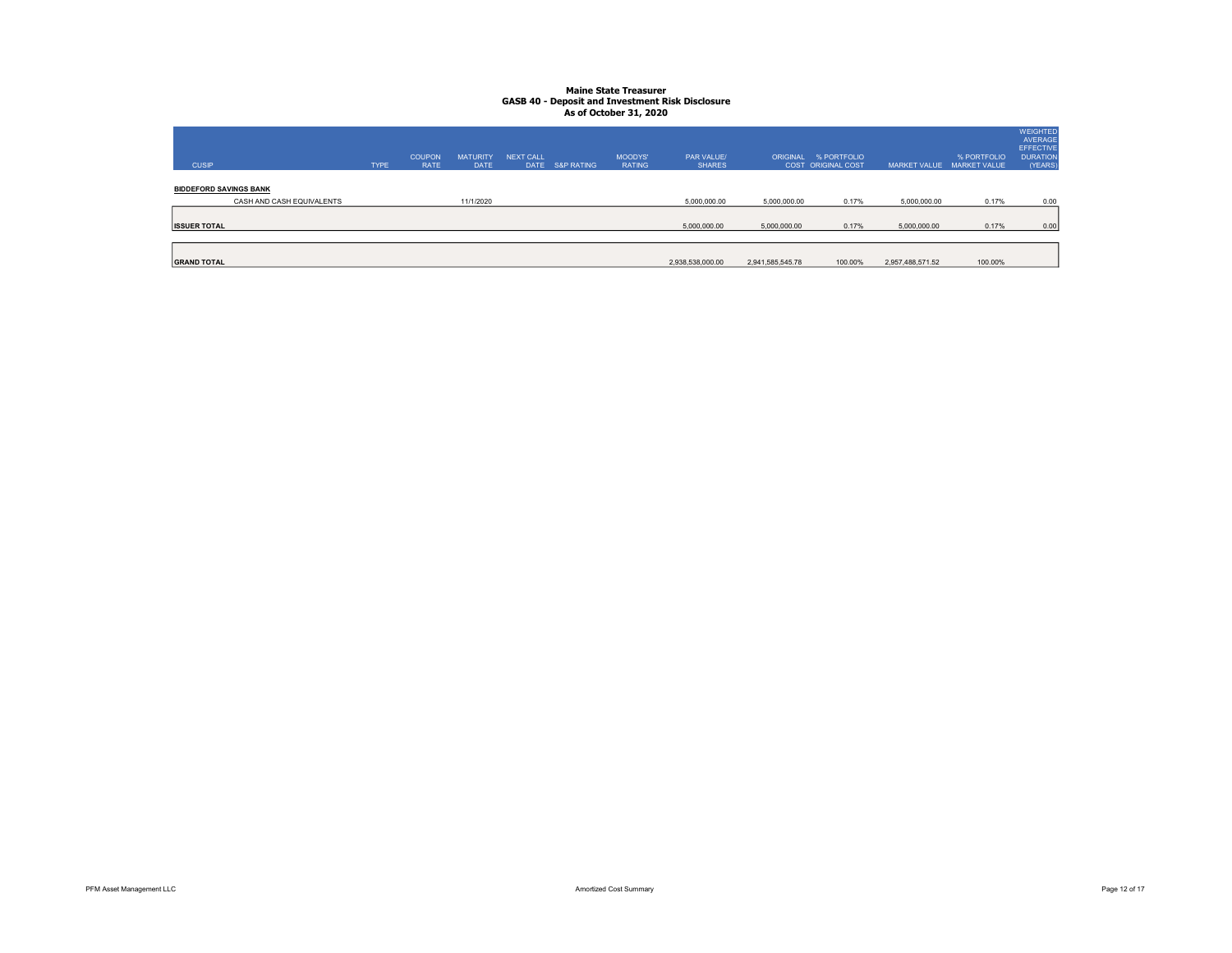#### Maine State Treasurer Securities Purchased During the Month Ended October 31, 2020

|                                  |                         |             |               |                 |                  |                  |                  |                  | <b>ACCRUED</b><br><b>INTEREST</b> |        |
|----------------------------------|-------------------------|-------------|---------------|-----------------|------------------|------------------|------------------|------------------|-----------------------------------|--------|
| <b>CUSIP</b>                     | <b>ISSUER</b>           | <b>DATE</b> | <b>COUPON</b> | <b>MATURITY</b> | <b>CALL DATE</b> | PAR VALUE/SHARES | <b>UNIT COST</b> | <b>PRINCIPAL</b> | <b>PURCHASED</b>                  | YIELD  |
| <b>CASH AND EQUIVALENTS</b>      |                         |             |               |                 |                  |                  |                  |                  |                                   |        |
|                                  | FIDELITY GOVERNMENT MMF | 10/2/2020   | 0.040V        |                 |                  | 41,000,000.00    | 100.00           | 41,000,000.00    | 0.00                              | 0.040V |
|                                  | FIDELITY GOVERNMENT MMF | 10/7/2020   | 0.040V        |                 |                  | 5,000,000.00     | 100.00           | 5,000,000.00     | 0.00                              | 0.040V |
|                                  | FIDELITY GOVERNMENT MMF | 10/8/2020   | 0.040V        |                 |                  | 74,000,000.00    | 100.00           | 74,000,000.00    | 0.00                              | 0.040V |
|                                  | FIDELITY GOVERNMENT MMF | 10/14/2020  | 0.040V        |                 |                  | 40,000,000.00    | 100.00           | 40,000,000.00    | 0.00                              | 0.040V |
|                                  | FIDELITY GOVERNMENT MMF | 10/15/2020  | 0.040V        |                 |                  | 7,000,000.00     | 100.00           | 7,000,000.00     | 0.00                              | 0.040V |
|                                  | FIDELITY GOVERNMENT MMF | 10/16/2020  | 0.040V        |                 |                  | 99,000,000.00    | 100.00           | 99,000,000.00    | 0.00                              | 0.040V |
|                                  | FIDELITY GOVERNMENT MMF | 10/19/2020  | 0.040V        |                 |                  | 3,000,000.00     | 100.00           | 3,000,000.00     | 0.00                              | 0.040V |
|                                  | FIDELITY GOVERNMENT MMF | 10/21/2020  | 0.040V        |                 |                  | 22,000,000.00    | 100.00           | 22,000,000.00    | 0.00                              | 0.040V |
|                                  | FIDELITY GOVERNMENT MMF | 10/23/2020  | 0.040V        |                 |                  | 56,000,000.00    | 100.00           | 56,000,000.00    | 0.00                              | 0.040V |
|                                  | FIDELITY GOVERNMENT MMF | 10/30/2020  | 0.040V        |                 |                  | 66,000,000.00    | 100.00           | 66,000,000.00    | 0.00                              | 0.040V |
|                                  |                         |             |               |                 |                  |                  |                  |                  |                                   |        |
| <b>TOTAL:</b>                    |                         |             |               |                 |                  | 413.000.000.00   |                  | 413,000,000.00   | 0.00                              |        |
| <b>FEDERAL AGENCY SECURITIES</b> |                         |             |               |                 |                  |                  |                  |                  |                                   |        |
| 3137EAEY1                        | <b>FHLMC</b>            | 10/19/2020  | 0.125         | 10/16/2023      |                  | 25,000,000.00    | 99.643           | 24,910,750.00    | 260.42                            | 0.24   |
| 3134GWZB5                        | <b>FHLMC</b>            | 10/27/2020  | 0.300         | 10/13/2023      | 10/13/2021       | 48,800,000.00    | 99.970           | 48,785,360.00    | 5,693.33                          | 0.31   |
| 3136G46A6                        | <b>FNMA</b>             | 10/30/2020  | 0.300         | 10/27/2023      | 10/27/2021       | 17,845,000.00    | 99.975           | 17.840.538.75    | 446.13                            | 0.31   |
| 3137EAEV7                        | <b>FHLMC</b>            | 10/30/2020  | 0.250         | 8/24/2023       |                  | 17,500,000.00    | 100.036          | 17,506,300.00    | 8,385.42                          | 0.24   |
|                                  |                         |             |               |                 |                  |                  |                  |                  |                                   |        |
| <b>TOTAL:</b>                    |                         |             |               |                 |                  | 109,145,000.00   |                  | 109,042,948.75   | 14,785.30                         |        |
|                                  |                         |             |               |                 |                  |                  |                  |                  |                                   |        |
| <b>GRAND TOTAL:</b>              |                         |             |               |                 |                  | 522.145.000.00   |                  | 522.042.948.75   | 14.785.30                         |        |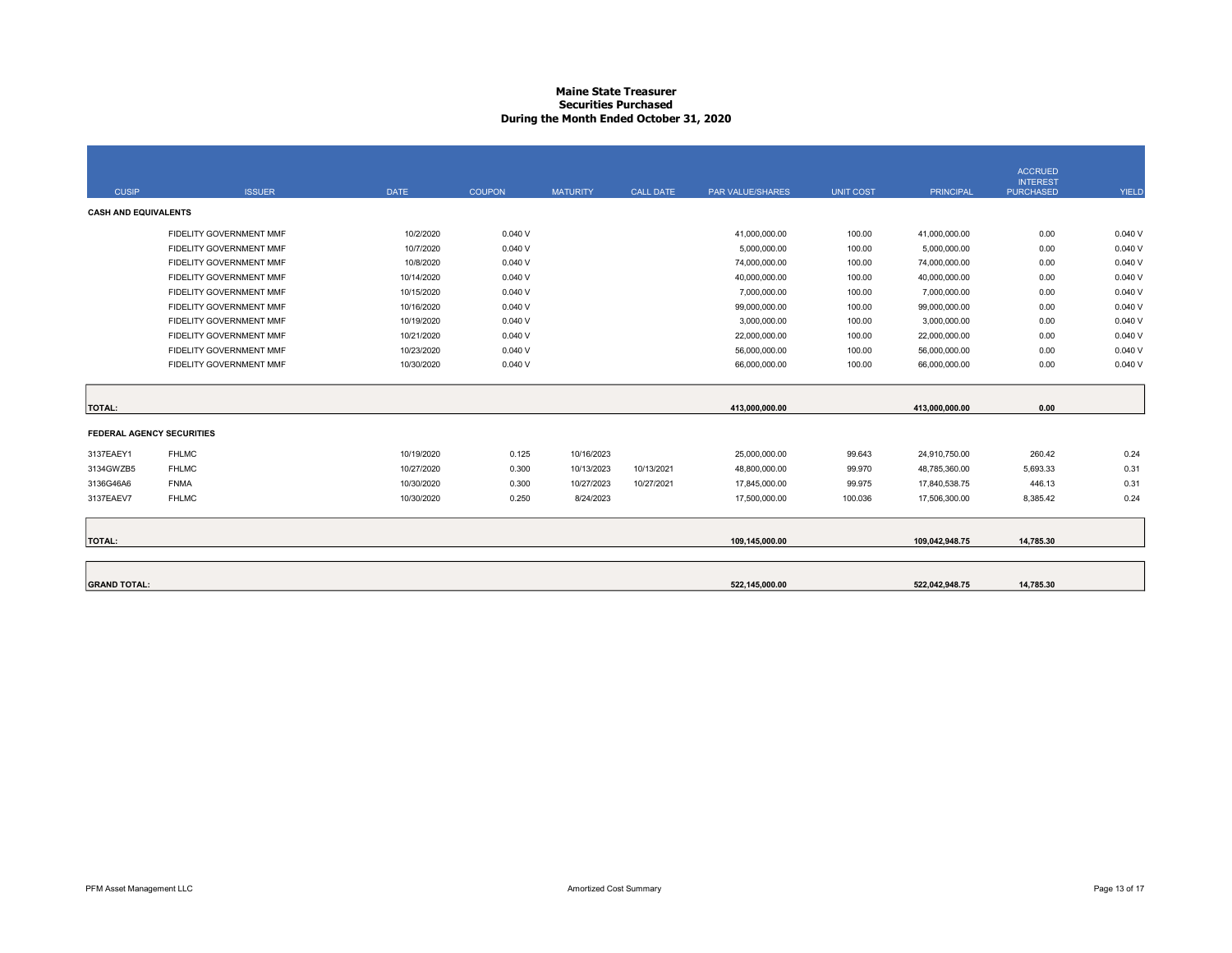# Maine State Treasurer Securities Sold and Matured During the Month Ended October 31, 2020

| <b>CUSIP</b>    | <b>ISSUER</b>                  | <b>DATE</b> |        | <b>MATURITY/</b><br>COUPON CALL DATE | PAR VALUE/SHARES | <b>ORIGINAL COST</b> | AMORTIZED COST AT<br><b>SALE OR MATURITY</b><br>(AMORT) | <b>PRICE</b> | <b>MARKET VALUE AT</b><br>SALE / SALE OR MATURITY /<br>ACCRETION / MATURITY CHANGE IN MARKET REALIZED GAIN<br><b>VALUE</b> | (LOSS) | <b>ACCRUED</b><br><b>INTEREST</b><br><b>SOLD</b> | <b>INTEREST</b><br><b>RECEIVED</b> | <b>INTEREST</b><br>EARNED | <b>YIELD</b> |
|-----------------|--------------------------------|-------------|--------|--------------------------------------|------------------|----------------------|---------------------------------------------------------|--------------|----------------------------------------------------------------------------------------------------------------------------|--------|--------------------------------------------------|------------------------------------|---------------------------|--------------|
|                 | <b>CASH AND EQUIVALENTS</b>    |             |        |                                      |                  |                      |                                                         |              |                                                                                                                            |        |                                                  |                                    |                           |              |
|                 | FIDELITY GOVERNMENT MMF        | 10/1/2020   | 0.040V |                                      | 86,000,000.00    | 86,000,000.00        | 86,000,000.00                                           | 100.00       | 86,000,000.00                                                                                                              | 0.00   | 0.00                                             | 0.00                               | 0.00                      | 0.040V       |
|                 |                                |             |        |                                      |                  |                      | 0.00                                                    |              | 0.00                                                                                                                       |        |                                                  |                                    |                           |              |
|                 | FIDELITY GOVERNMENT MMF        | 10/6/2020   | 0.040V |                                      | 2,000,000.00     | 2,000,000.00         | 2,000,000.00                                            | 100.00       | 2,000,000.00                                                                                                               | 0.00   | 0.00                                             | 0.00                               | 0.00                      | 0.040V       |
|                 |                                |             |        |                                      |                  |                      | 0.00                                                    |              | 0.00                                                                                                                       |        |                                                  |                                    |                           |              |
|                 | FIDELITY GOVERNMENT MMF        | 10/9/2020   | 0.040V |                                      | 14,000,000.00    | 14,000,000.00        | 14,000,000.00<br>0.00                                   | 100.00       | 14,000,000.00<br>0.00                                                                                                      | 0.00   | 0.00                                             | 0.00                               | 0.00                      | 0.040V       |
|                 | FIDELITY GOVERNMENT MMF        | 10/13/2020  | 0.040V |                                      | 54,000,000.00    | 54,000,000.00        | 54,000,000.00                                           | 100.00       | 54,000,000.00                                                                                                              | 0.00   | 0.00                                             | 0.00                               | 0.00                      | 0.040 V      |
|                 |                                |             |        |                                      |                  |                      | 0.00                                                    |              | 0.00                                                                                                                       |        |                                                  |                                    |                           |              |
|                 | FIDELITY GOVERNMENT MMF        | 10/20/2020  | 0.040V |                                      | 2,000,000.00     | 2,000,000.00         | 2,000,000.00                                            | 100.00       | 2,000,000.00                                                                                                               | 0.00   | 0.00                                             | 0.00                               | 0.00                      | 0.040V       |
|                 |                                |             |        |                                      |                  |                      | 0.00                                                    |              | 0.00                                                                                                                       |        |                                                  |                                    |                           |              |
|                 | FIDELITY GOVERNMENT MMF        | 10/22/2020  | 0.040V |                                      | 48,000,000.00    | 48,000,000.00        | 48,000,000.00                                           | 100.00       | 48,000,000.00                                                                                                              | 0.00   | 0.00                                             | 0.00                               | 0.00                      | 0.040V       |
|                 | FIDELITY GOVERNMENT MMF        | 10/26/2020  | 0.040V |                                      | 114,000,000.00   | 114,000,000.00       | 0.00                                                    | 100.00       | 0.00                                                                                                                       | 0.00   | 0.00                                             | 0.00                               | 0.00                      | 0.040V       |
|                 |                                |             |        |                                      |                  |                      | 114,000,000.00<br>0.00                                  |              | 114,000,000.00<br>0.00                                                                                                     |        |                                                  |                                    |                           |              |
|                 | FIDELITY GOVERNMENT MMF        | 10/27/2020  | 0.040V |                                      | 16,000,000.00    | 16,000,000.00        | 16,000,000.00                                           | 100.00       | 16,000,000.00                                                                                                              | 0.00   | 0.00                                             | 0.00                               | 0.00                      | 0.040V       |
|                 |                                |             |        |                                      |                  |                      | 0.00                                                    |              | 0.00                                                                                                                       |        |                                                  |                                    |                           |              |
|                 | FIDELITY GOVERNMENT MMF        | 10/28/2020  | 0.040V |                                      | 17,000,000.00    | 17,000,000.00        | 17,000,000.00                                           | 100.00       | 17,000,000.00                                                                                                              | 0.00   | 0.00                                             | 0.00                               | 0.00                      | 0.040V       |
|                 |                                |             |        |                                      |                  |                      | 0.00                                                    |              | 0.00                                                                                                                       |        |                                                  |                                    |                           |              |
|                 | FIDELITY GOVERNMENT MMF        | 10/29/2020  | 0.040V |                                      | 55,000,000.00    | 55,000,000.00        | 55,000,000.00                                           | 100.00       | 55,000,000.00                                                                                                              | 0.00   | 0.00                                             | 0.00                               | 0.00                      | 0.040V       |
|                 |                                |             |        |                                      |                  |                      | 0.00                                                    |              | 0.00                                                                                                                       |        |                                                  |                                    |                           |              |
|                 |                                |             |        |                                      |                  |                      |                                                         |              | 408,000,000.00                                                                                                             | 0.00   | 0.00                                             | 0.00                               | 0.00                      |              |
|                 |                                |             |        |                                      | 408,000,000.00   | 408,000,000.00       | 408,000,000.00                                          |              |                                                                                                                            |        |                                                  |                                    |                           |              |
| <b>TOTAL:</b>   |                                |             |        |                                      |                  |                      | 0.00                                                    |              | 0.00                                                                                                                       |        |                                                  |                                    |                           |              |
|                 | <b>CERTIFICATES OF DEPOSIT</b> |             |        |                                      |                  |                      |                                                         |              |                                                                                                                            |        |                                                  |                                    |                           |              |
|                 |                                |             |        |                                      |                  |                      |                                                         |              |                                                                                                                            |        |                                                  |                                    |                           |              |
|                 | <b>BANGOR SAVINGS</b>          | 10/8/2020   | 2.650  | 10/8/2020                            | 5,000,000.00     | 5,000,000.00         | 5,000,000.00                                            | 0.00         | 5,000,000.00                                                                                                               | 0.00   | 0.00                                             | 203,022.11                         | 3,536.00                  | 2.65         |
|                 |                                |             |        |                                      |                  |                      | 0.00                                                    |              | 0.00                                                                                                                       |        |                                                  |                                    |                           |              |
|                 | <b>CAMDEN NATIONAL</b>         | 10/17/2020  |        | 1.750 10/17/2020                     | 25,000,000.00    | 25,000,000.00        | 25,000,000.00                                           | 0.00         | 25,000,000.00                                                                                                              | 0.00   | 0.00                                             | 329,882.46                         | 16,340.79                 | 1.75         |
|                 |                                |             |        |                                      |                  |                      | 0.00                                                    |              | 0.00                                                                                                                       |        |                                                  |                                    |                           |              |
|                 |                                |             |        |                                      | 30,000,000.00    | 30,000,000.00        | 30,000,000.00                                           |              | 30,000,000.00                                                                                                              | 0.00   | 0.00                                             | 532,904.57                         | 19,876.79                 |              |
| <b>TOTAL:</b>   |                                |             |        |                                      |                  |                      | 0.00                                                    |              | 0.00                                                                                                                       |        |                                                  |                                    |                           |              |
|                 |                                |             |        |                                      |                  |                      |                                                         |              |                                                                                                                            |        |                                                  |                                    |                           |              |
|                 | FEDERAL AGENCY SECURITIES      |             |        |                                      |                  |                      |                                                         |              |                                                                                                                            |        |                                                  |                                    |                           |              |
| 3134GVNS3 FHLMC |                                | 10/27/2020  |        |                                      | 23,800,000.00    |                      |                                                         |              |                                                                                                                            | 0.00   |                                                  |                                    |                           |              |
|                 |                                |             |        | 0.550 10/27/2020                     |                  | 23,800,000.00        | 23,800,000.00<br>0.00                                   | 100.00       | 23,800,000.00<br>(6,449.80)                                                                                                |        | 0.00                                             | 65,450.00                          | 9,453.89                  |              |
| 3135G0U84       | <b>FNMA</b>                    | 10/30/2020  |        | 2.875 10/30/2020                     | 20,000,000.00    | 19,951,400.00        | 20,000,000.00                                           | 100.00       | 20,000,000.00                                                                                                              | 0.00   | 0.00                                             | 287,500.00                         | 46,319.45                 |              |
|                 |                                |             |        |                                      |                  |                      | 1,949.38                                                |              | (44, 380.00)                                                                                                               |        |                                                  |                                    |                           |              |
| 3135G0U84. FNMA |                                | 10/30/2020  |        | 2.875 10/30/2020                     | 15,000,000.00    | 15,071,400.00        | 15,000,000.00                                           | 100.00       | 15,000,000.00                                                                                                              | 0.00   | 0.00                                             | 215,625.00                         | 34,739.58                 |              |
|                 |                                |             |        |                                      |                  |                      | (3.095.07)                                              |              | (33.285.00)                                                                                                                |        |                                                  |                                    |                           |              |
|                 |                                |             |        |                                      | 58,800,000.00    | 58.822.800.00        | 58,800,000.00                                           |              | 58.800.000.00                                                                                                              | 0.00   | 0.00                                             | 568,575.00                         | 90.512.92                 |              |
| <b>TOTAL:</b>   |                                |             |        |                                      |                  |                      | (1, 145.69)                                             |              | (84, 114.80)                                                                                                               |        |                                                  |                                    |                           |              |
|                 |                                |             |        | \$                                   | 496,800,000.00   | 496,822,800.00       | 496,800,000.00                                          |              | 496,800,000.00                                                                                                             | 0.00   | 0.00                                             | 1,101,479.57                       | 110,389.71                |              |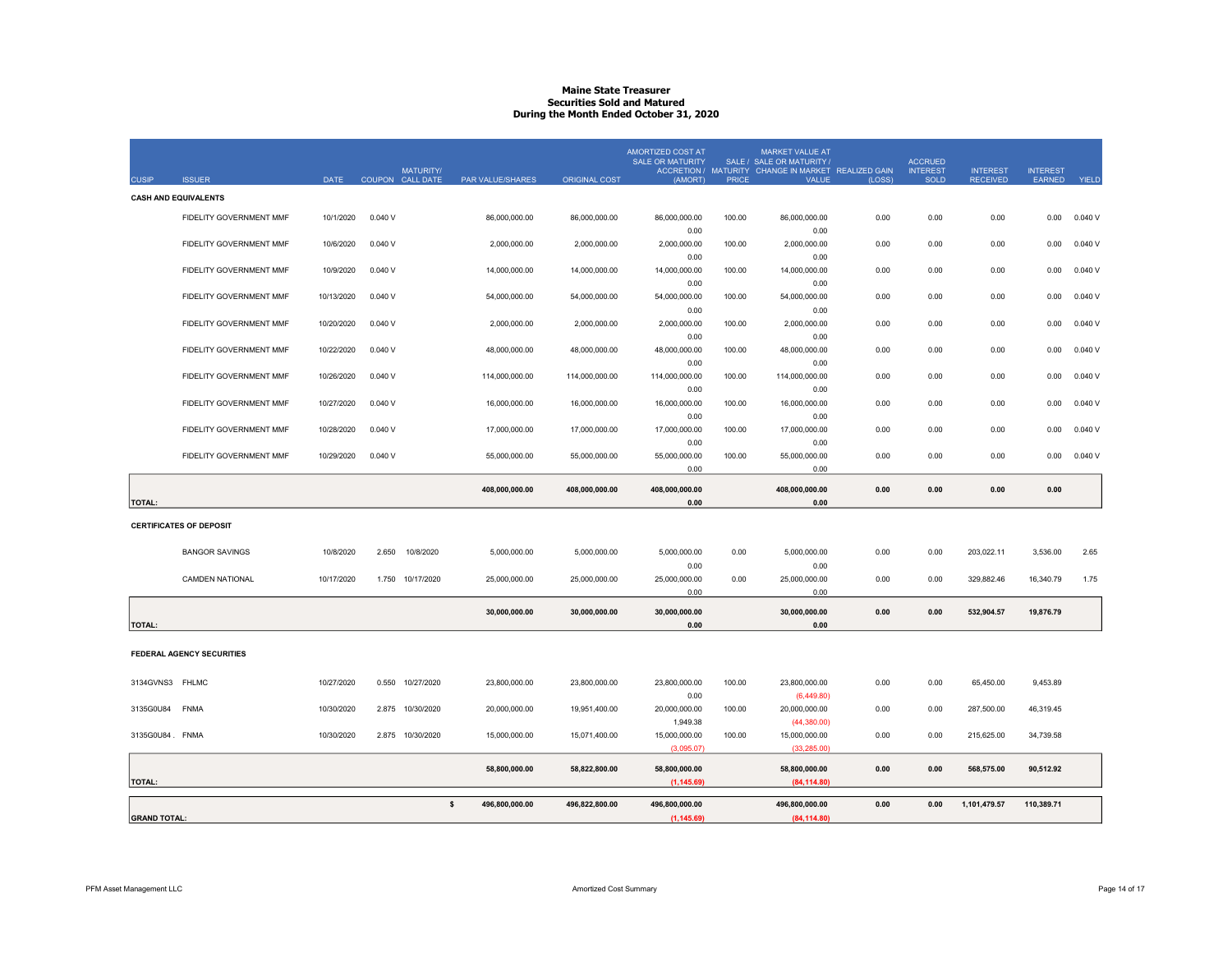#### Maine State Treasurer Transaction Report For the Month Ended October 31, 2020

| <b>DATE</b> | <b>CUSIP</b> | <b>TRANSACTION</b> | <b>SECURITY TYPE</b> | <b>DESCRIPTION</b>             | <b>MATURITY</b> | PAR VALUE/SHARES | <b>PRINCIPAL</b> | <b>INTEREST</b> | <b>TRANSACTION TOTAL</b> | <b>BALANCE</b>     |
|-------------|--------------|--------------------|----------------------|--------------------------------|-----------------|------------------|------------------|-----------------|--------------------------|--------------------|
|             |              |                    |                      |                                |                 |                  |                  |                 |                          |                    |
| 10/1/2020   |              | SELL               | <b>CASH EQUIV</b>    | FIDELITY GOVERNMENT MMF        |                 | 86,000,000.00    | 86,000,000.00    | 0.00            | 86,000,000.00            | 86.000.000.00      |
|             |              | <b>INTEREST</b>    | <b>CASH EQUIV</b>    | FIDELITY GOVERNMENT MMF        |                 | 0.00             | 0.00             | 16,672.08       | 16,672.08                | 86,016,672.08      |
|             |              | <b>INTEREST</b>    | <b>CASH EQUIV</b>    | <b>PFM FUNDS</b>               |                 | 0.00             | 0.00             | 4,963.45        | 4,963.45                 | 86,021,635.53      |
|             |              | <b>INTEREST</b>    | <b>CASH EQUIV</b>    | ANDROSCOGGIN                   |                 | 0.00             | 0.00             | 2,027.40        | 2,027.40                 | 86,023,662.93      |
|             |              | <b>INTEREST</b>    | <b>CASH EQUIV</b>    | <b>BANGOR SAVINGS</b>          |                 | 0.00             | 0.00             | 1,639.35        | 1,639.35                 | 86,025,302.28      |
|             |              | <b>INTEREST</b>    | <b>CASH EQUIV</b>    | <b>BATH SAVINGS</b>            |                 | 0.00             | 0.00             | 1,096.99        | 1,096.99                 | 86,026,399.27      |
|             |              | <b>INTEREST</b>    | <b>CASH EQUIV</b>    | <b>BAR HARBOR</b>              |                 | 0.00             | 0.00             | 3,825.14        | 3,825.14                 | 86,030,224.41      |
|             |              | <b>INTEREST</b>    | <b>CASH EQUIV</b>    | <b>BIDDEFORD SAVINGS BANK</b>  |                 | 0.00             | 0.00             | 410.97          | 410.97                   | 86,030,635.38      |
|             |              | <b>INTEREST</b>    | <b>CASH EQUIV</b>    | <b>CITIZENS BANK</b>           |                 | 0.00             | 0.00             | 6,884.97        | 6,884.97                 | 86,037,520.35      |
|             |              | <b>INTEREST</b>    | <b>CASH EQUIV</b>    | <b>FIRST NATIONAL</b>          |                 | 0.00             | 0.00             | 2,049.18        | 2,049.18                 | 86,039,569.53      |
|             |              | <b>INTEREST</b>    | <b>CASH EQUIV</b>    | <b>NORTHEAST BANK</b>          |                 | 0.00             | 0.00             | 2,054.79        | 2,054.79                 | 86,041,624.32      |
|             |              | <b>INTEREST</b>    | <b>CASH EQUIV</b>    | <b>TD BANK</b>                 |                 | 0.00             | 0.00             | 19.262.30       | 19.262.30                | 86.060.886.62      |
|             |              | <b>INTEREST</b>    | <b>CASH EQUIV</b>    | U.S. BANK MMF                  |                 | 0.00             | 0.00             | 8,136.00        | 8,136.00                 | 86,069,022.62      |
| 10/2/2020   |              | <b>BUY</b>         | <b>CASH EQUIV</b>    | FIDELITY GOVERNMENT MMF        |                 | 41,000,000.00    | 41,000,000.00    | 0.00            | (41,000,000.00)          | 45,069,022.62      |
| 10/5/2020   | 3135G0T45    | <b>INTEREST</b>    | <b>INSTR</b>         | <b>FNMA</b>                    | 4/5/2022        | 0.00             | 0.00             | 140,625.00      | 140,625.00               | 45.209.647.62      |
| 10/6/2020   |              | SELL               | <b>CASH EQUIV</b>    | FIDELITY GOVERNMENT MMF        |                 | 2,000,000.00     | 2,000,000.00     | 0.00            | 2,000,000.00             | 47,209,647.62      |
| 10/7/2020   |              | <b>BUY</b>         | <b>CASH EQUIV</b>    | <b>FIDELITY GOVERNMENT MMF</b> |                 | 5.000.000.00     | 5,000,000.00     | 0.00            | (5,000,000.00)           | 42.209.647.62      |
| 10/8/2020   |              | <b>BUY</b>         | <b>CASH EQUIV</b>    | FIDELITY GOVERNMENT MMF        |                 | 74,000,000.00    | 74,000,000.00    | 0.00            | (74,000,000.00)          | (31,790,352.38)    |
|             |              | <b>MATURITY</b>    | <b>CD</b>            | <b>BANGOR SAVINGS</b>          | 10/8/2020       | 5,000,000.00     | 5,000,000.00     | 203,022.11      | 5,203,022.11             | (26, 587, 330.27)  |
| 10/9/2020   |              | <b>SELL</b>        | <b>CASH EQUIV</b>    | <b>FIDELITY GOVERNMENT MMF</b> |                 | 14,000,000.00    | 14,000,000.00    | 0.00            | 14,000,000.00            | (12,587,330.27)    |
| 10/12/2020  | 3130AF5B9    | <b>INTEREST</b>    | <b>INSTR</b>         | <b>FHLB</b>                    | 10/12/2021      | 0.00             | 0.00             | 150,000.00      | 150,000.00               | (12, 437, 330.27)  |
|             | 3135G0V59    | <b>INTEREST</b>    | <b>INSTR</b>         | <b>FNMA</b>                    | 4/12/2022       | 0.00             | 0.00             | 450,000.00      | 450,000.00               | (11,987,330.27)    |
|             | 3135G0V59    | <b>INTEREST</b>    | <b>INSTR</b>         | <b>FNMA</b>                    | 4/12/2022       | 0.00             | 0.00             | 225,000.00      | 225,000.00               | (11, 762, 330.27)  |
| 10/13/2020  |              | SELL               | <b>CASH EQUIV</b>    | FIDELITY GOVERNMENT MMF        |                 | 54,000,000.00    | 54,000,000.00    | 0.00            | 54,000,000.00            | 42,237,669.73      |
| 10/14/2020  |              | <b>BUY</b>         | <b>CASH EQUIV</b>    | <b>FIDELITY GOVERNMENT MMF</b> |                 | 40,000,000.00    | 40,000,000.00    | 0.00            | (40,000,000.00)          | 2.237.669.73       |
| 10/15/2020  |              | <b>BUY</b>         | <b>CASH EQUIV</b>    | FIDELITY GOVERNMENT MMF        |                 | 7,000,000.00     | 7,000,000.00     | 0.00            | (7,000,000.00)           | (4,762,330.27)     |
|             | 9128286M7    | <b>INTEREST</b>    | UST                  | <b>US TREASURY</b>             | 4/15/2022       | 0.00             | 0.00             | 258,750.00      | 258,750.00               | (4,503,580.27)     |
|             | 9128286M7    | <b>INTEREST</b>    | <b>UST</b>           | <b>US TREASURY</b>             | 4/15/2022       | 0.00             | 0.00             | 337,500.00      | 337,500.00               | (4, 166, 080.27)   |
|             | 912828YK0    | <b>INTEREST</b>    | UST                  | <b>US TREASURY</b>             | 10/15/2022      | 0.00             | 0.00             | 206,250.00      | 206,250.00               | (3.959.830.27)     |
| 10/16/2020  |              | <b>BUY</b>         | <b>CASH EQUIV</b>    | FIDELITY GOVERNMENT MMF        |                 | 99,000,000.00    | 99,000,000.00    | 0.00            | (99,000,000.00)          | (102, 959, 830.27) |
| 10/17/2020  |              | <b>MATURITY</b>    | CD                   | <b>CAMDEN NATIONAL</b>         | 10/17/2020      | 25,000,000.00    | 25,000,000.00    | 329,882.46      | 25,329,882.46            | (77,629,947.81)    |
| 10/19/2020  | 3137EAEY1    | <b>BUY</b>         | <b>INSTR</b>         | <b>FHLMC</b>                   | 10/16/2023      | 24,910,750.00    | 24,910,750.00    | 260.42          | (24, 911, 010.42)        | (102, 540, 958.23) |
|             |              | <b>BUY</b>         | <b>CASH EQUIV</b>    | FIDELITY GOVERNMENT MMF        |                 | 3,000,000.00     | 3,000,000.00     | 0.00            | (3,000,000.00)           | (105, 540, 958.23) |
| 10/20/2020  | 3137EAEQ8    | <b>INTEREST</b>    | <b>INSTR</b>         | <b>FHLMC</b>                   | 4/20/2023       | 0.00             | 0.00             | 25,781.25       | 25,781.25                | (105, 515, 176.98) |
|             |              | SELL               | <b>CASH EQUIV</b>    | FIDELITY GOVERNMENT MMF        |                 | 2,000,000.00     | 2,000,000.00     | 0.00            | 2,000,000.00             | (103, 515, 176.98) |
| 10/21/2020  |              | <b>BUY</b>         | <b>CASH EQUIV</b>    | FIDELITY GOVERNMENT MMF        |                 | 22,000,000.00    | 22,000,000.00    | 0.00            | (22,000,000.00)          | (125, 515, 176.98) |
| 10/22/2020  |              | SELL               | <b>CASH EQUIV</b>    | FIDELITY GOVERNMENT MMF        |                 | 48,000,000.00    | 48,000,000.00    | 0.00            | 48,000,000.00            | (77, 515, 176.98)  |
| 10/23/2020  |              | <b>BUY</b>         | <b>CASH EQUIV</b>    | FIDELITY GOVERNMENT MMF        |                 | 56,000,000.00    | 56,000,000.00    | 0.00            | (56,000,000.00)          | (133, 515, 176.98) |
| 10/26/2020  |              | SELL               | <b>CASH EQUIV</b>    | <b>FIDELITY GOVERNMENT MMF</b> |                 | 114,000,000.00   | 114,000,000.00   | 0.00            | 114,000,000.00           | (19, 515, 176.98)  |
| 10/27/2020  | 3134GVNS3    | <b>MATURITY</b>    | <b>INSTR</b>         | <b>FHLMC</b>                   | 10/27/2020      | 23,800,000.00    | 23,800,000.00    | 65,450.00       | 23,865,450.00            | 4,350,273.02       |
|             | 3134GWZB5    | <b>BUY</b>         | <b>INSTR</b>         | <b>FHLMC</b>                   | 10/13/2023      | 48,785,360.00    | 48,785,360.00    | 5,693.33        | (48, 791, 053.33)        | (44, 440, 780.31)  |
|             | 3136G4VE0    | <b>INTEREST</b>    | <b>INSTR</b>         | <b>FNMA</b>                    | 4/27/2023       | 0.00             | 0.00             | 29,562.50       | 29,562.50                | (44, 411, 217.81)  |
|             |              | SELL               | <b>CASH EQUIV</b>    | FIDELITY GOVERNMENT MMF        |                 | 16,000,000.00    | 16,000,000.00    | 0.00            | 16,000,000.00            | (28, 411, 217, 81) |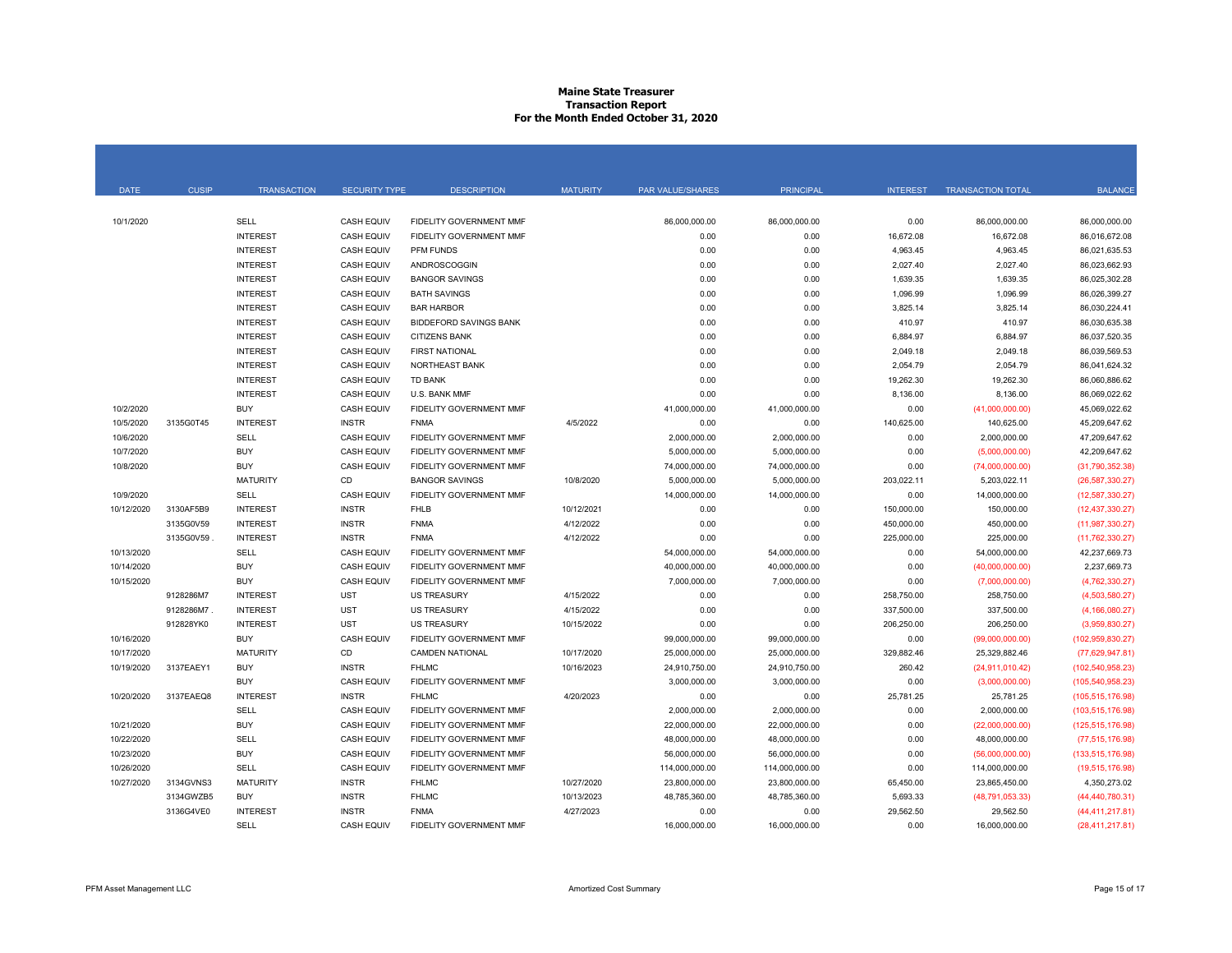#### Maine State Treasurer Transaction Report For the Month Ended October 31, 2020

| <b>DATE</b>              | <b>CUSIP</b> | <b>TRANSACTION</b> | <b>SECURITY TYPE</b> | <b>DESCRIPTION</b>      | <b>MATURITY</b> | <b>PAR VALUE/SHARES</b> | <b>PRINCIPAL</b> | <b>INTEREST</b> | <b>TRANSACTION TOTAL</b> | <b>BALANCE</b>     |
|--------------------------|--------------|--------------------|----------------------|-------------------------|-----------------|-------------------------|------------------|-----------------|--------------------------|--------------------|
|                          |              |                    |                      |                         |                 |                         |                  |                 |                          |                    |
| 10/28/2020               |              | SELL               | <b>CASH EQUIV</b>    | FIDELITY GOVERNMENT MMF |                 | 17,000,000.00           | 17,000,000.00    | 0.00            | 17,000,000.00            | (11, 411, 217.81)  |
| 10/29/2020               |              | SELL               | <b>CASH EQUIV</b>    | FIDELITY GOVERNMENT MMF |                 | 55,000,000.00           | 55,000,000.00    | 0.00            | 55,000,000.00            | 43,588,782.19      |
| 10/30/2020               | 3135G0U84    | <b>MATURITY</b>    | <b>INSTR</b>         | <b>FNMA</b>             | 10/30/2020      | 20,000,000.00           | 20,000,000.00    | 287,500.00      | 20,287,500.00            | 63,876,282.19      |
|                          | 3135G0U84.   | <b>MATURITY</b>    | <b>INSTR</b>         | <b>FNMA</b>             | 10/30/2020      | 15,000,000.00           | 15,000,000.00    | 215,625.00      | 15,215,625.00            | 79,091,907.19      |
|                          | 3136G46A6    | <b>BUY</b>         | <b>INSTR</b>         | <b>FNMA</b>             | 10/27/2023      | 17,840,538.75           | 17,840,538.75    | 446.13          | (17, 840, 984.88)        | 61,250,922.31      |
|                          | 3137EAEV7    | <b>BUY</b>         | <b>INSTR</b>         | <b>FHLMC</b>            | 8/24/2023       | 17,506,300.00           | 17,506,300.00    | 8,385.42        | (17,514,685.42)          | 43,736,236.89      |
|                          |              | <b>BUY</b>         | <b>CASH EQUIV</b>    | FIDELITY GOVERNMENT MMF |                 | 66,000,000.00           | 66,000,000.00    | 0.00            | (66,000,000.00)          | (22, 263, 763, 11) |
| 10/31/2020               | 9128283C2    | <b>INTEREST</b>    | UST                  | <b>US TREASURY</b>      | 10/31/2022      | 0.00                    | 0.00             | 300,000.00      | 300,000.00               | (21,963,763.11)    |
|                          |              | <b>INTEREST</b>    | <b>CASH EQUIV</b>    | <b>MISC INCOME</b>      |                 | 0.00                    | 0.00             | 3.18            | 3.18                     | (21,963,759.93)    |
| <b>Net Contributions</b> |              | 21,963,759.93      |                      |                         |                 |                         |                  |                 |                          |                    |

Net Contributions

Net Withdrawals

-